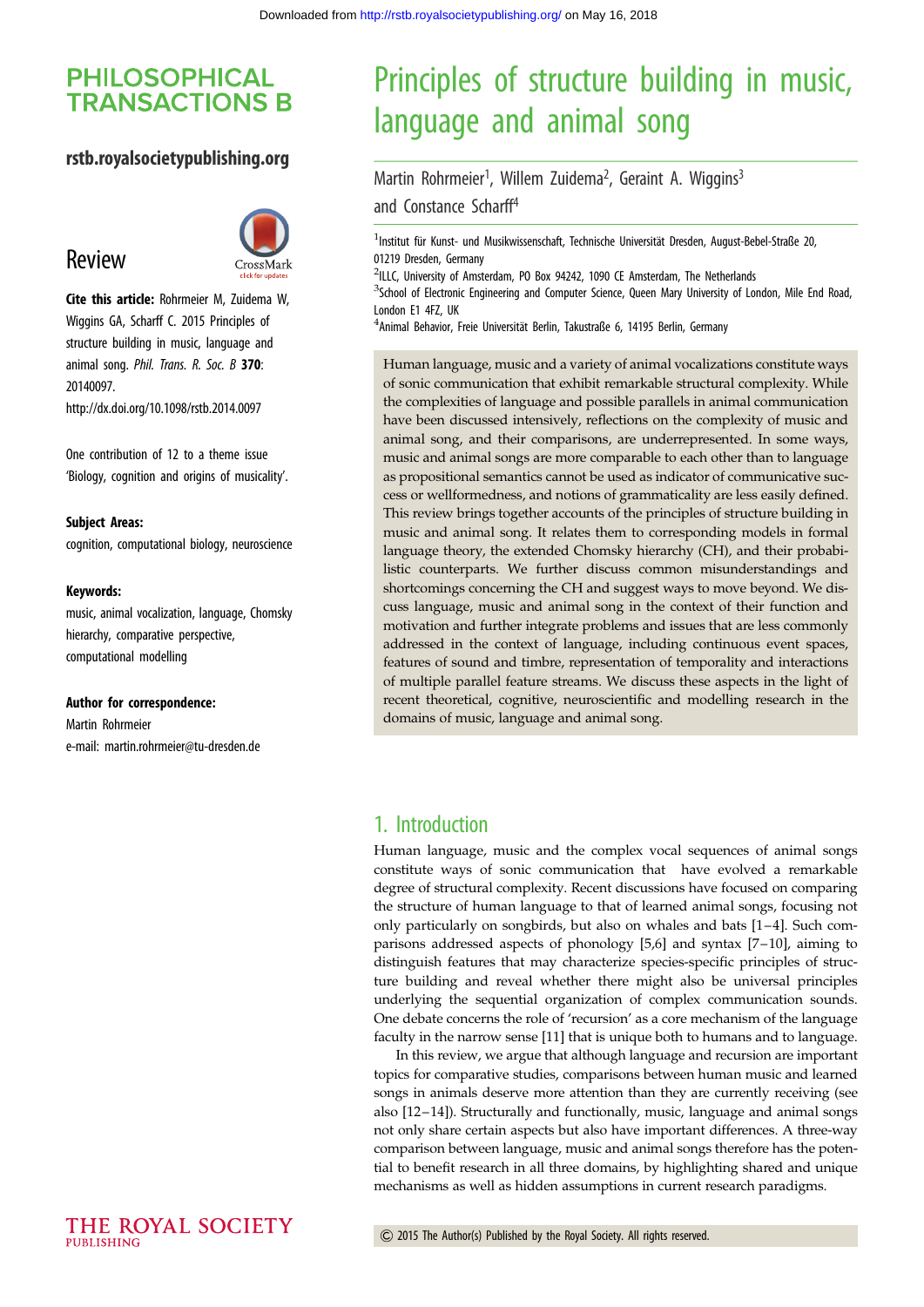We present an approach to performing such comparisons focusing on the structural organization of music, language and animal songs as well as the underlying function, motivation and context. We focus on models of structure and structure building in these domains and discuss their relations to empirical findings. Our starting point is the influential work of Shannon and Chomsky from the 1940s and 1950s. We discuss issues concerning building blocks, Shannon's n-gram models and the Chomsky hierarchy (CH) as well as their more recent extensions. Subsequently, we discuss limitations of both frameworks in relation to empirical observations from the biological and cognitive sciences and suggest ways for future research to move beyond these frameworks.

## 2. Building blocks and sequential structure

Before discussing models of structure building and sequence generation, we must first consider what the building blocks are from which sequences, be it in language, music and animal vocalizations, are built. One of the classic universal 'design features' of natural languages is 'duality of patterning' [\[15](#page-11-0)], which refers to the fact that all languages show evidence of at least two combinatorial systems: one where meaningless units of sounds are combined into words and morphemes, and one where those meaningful words and morphemes are further combined into words, phrases, sentences and discourse. While many of the details are debated, the assumption that words are building blocks of sentences is uncontroversial [[16](#page-11-0)]. Like language, music and animal songs combine units of sound into larger units in a hierarchical way, but the comparability of the building blocks and the nature of the hierarchies of language, music and animal songs is not at all straightforward. In particular, there is no clear analogue of a 'word' in music or animal songs [[17,18\]](#page-11-0).

From a comparative perspective, some principles of structure building may trace back to evolutionary ancient cognitive principles, whereas some structures are coined by cultural effects (such as the impact of a formal teaching tradition or notation systems on musical or linguistic structure). One recent cross-cultural review proposes a list of statistical universals of musical structure; specifically, these include the use of discrete pitches, octave equivalence, transposability, scales that commonly have seven or fewer pitches in unequal steps, the use of melody, pitch combination rules and motivic patterns as well as the use of timing, duration and beat [\[19](#page-12-0)] (see also [[20\]](#page-12-0)). The pitch continuum is discretized (based on culturally established musical scales), and so is the timing continuum by a process of beat induction (which establishes a kind of grid overlaying a musical sequence [\[21](#page-12-0)]). There is further some work on cross-cultural principles of melodic structure that originated from Narmour's work [\[22,23](#page-12-0)]. Although much more cross-cultural research is necessary [\[24](#page-12-0)], in the remainder of this review, we take as established that there is evidence for a number of structure building operations at work in music, which we would like to account for with formal models. These include repetition and variation [\[25](#page-12-0)], element-to-element implication (e.g. note–note, chord– chord) [[22,26\]](#page-12-0), hierarchical organization and tree structure as well as nested dependencies and insertions [\[27,28](#page-12-0)].

One common thread in this work is that at any point in a musical sequence listeners are computing expectations about how the sequence will continue, both regarding timing details and regarding classes of pitches or other building blocks [\[26,29](#page-12-0)]. Composers can play with these expectations: meet expectations, violate them or even put them on hold. Traditionally, much of the discussion of structure in music has focused on Western classical music and has built on building blocks of melody, voice-leading [\[30](#page-12-0) –[32\]](#page-12-0), outer voices [[33\]](#page-12-0), harmony [\[34](#page-12-0)-36], combinations of harmony and voice-leading [\[33,37](#page-12-0),[38\]](#page-12-0), or complex feature combinations derived from monophonic melody [\[39](#page-12-0),[40\]](#page-12-0) and harmony [[41,42\]](#page-12-0). Although observations about Western music are clearly relevant to understanding human musical abilities, some of the complexity we find in Western music might for instance be influenced by (culture-specific) factors such as notation systems and aesthetic principles that may not necessarily generalize with respect to cognitive processes and cross-cultural principles.

In the domain of animal vocalization, there is plenty of evidence of non-trivial structure building, but the choice of building blocks for analysis is far from clear. We focus the discussion in this review primarily on learned songs of animals, which provide the most interesting comparison with language and music, as structurally particularly complex and largely learned traits (and we therefore do not say much about animal calls, which depend less or not on learning, and are perhaps more usefully compared with other, innate, human utterances such as cries, sighs and laughter). Animal songs occur primarily in a territorial or courtship setting (fighting and flirting) and are produced in the majority of bird species by both sexes [[43\]](#page-12-0).

Songs usually consist of longer strings of temporally ordered, recurring, acoustically distinct elements. In contrast, calls occur in different contexts (e.g. contact, begging, alarm) and tend to be temporally and spectrally more variable [[44\]](#page-12-0). Animal songs contain hierarchically structured elements (often called 'notes') that can be combined into 'syllables' or 'note complexes' which in turn can constitute 'motifs' or 'song types'. Note that in contrast to language, repetition with little or no variation of smaller or larger units of building blocks, somewhat similar to music [\[25\]](#page-12-0), are a typical feature of song in many bird species ([figure 1](#page-2-0)).

Animal songs are the product of natural and sexual selection and continue to be constrained by these forces. Finding similar structure building principles in different bird species would argue for common neurocognitive foundations for birdsong that might have parallels with those underlying human musicality [[45](#page-12-0)]. In addition, research on female preference in different bird species has already revealed which elements of courtship song are particularly relevant and attractive, and those features consequently change little during the course of evolution, whereas other song features are more free to drift. Conversely, there is clear evidence from many songbird species for female preference of larger rather than smaller repertoire sizes, leading potentially to more combinatorial possibilities in sequencing and thus driving the evolution of syntactic complexity.<sup>1</sup>

Some arguments concerning building blocks have been made based on neuroscience and motor control evidence rather than by analysis of sequences. Patel and co-workers have argued that motor constraints are similar in human and bird song and focused on the note, for example a bioacoustic gesture surrounded by silent gaps needed to inhale as the basic unit of comparison [\[46\]](#page-12-0). This, however, differs between bird species. Others have argued that the basic units in birdsong are smaller gestures coded by different neural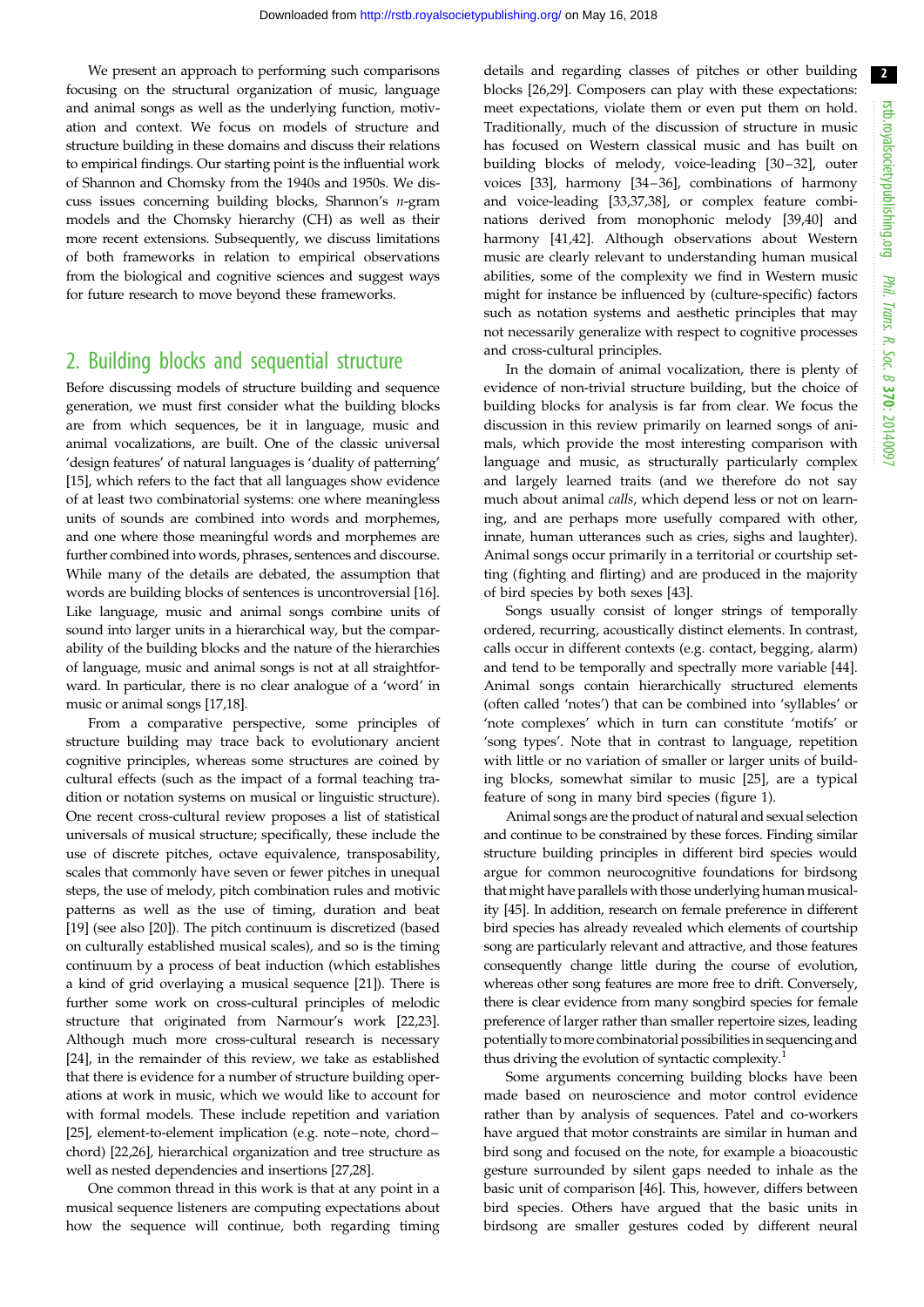<span id="page-2-0"></span>

Figure 1. Hierarchical organization of nightingale song. Panel (a) depicts a spectrogram of ca 2 minutes of continuous nocturnal singing of a male nightingale. Shown are 30 sequentially delivered unique songs. The 31st song is the same song type as the second one (both framed). The average repertoire of a male contains about 150 unique song types, which can be delivered in variable but non-random order for hours continuously. Panel (b) illustrates the structural components of one song type. Individual sound elements are sung at different loudness (amplitude envelope in (i)) and are acoustically distinct in the frequency range, modulation, emphasis and temporal characteristics (spectrogram in (ii)). Panel (c) illustrates the structural similarities in three different song types (i,ii,iii). Song types begin usually with one or more very softly sung elements (blue, b), followed by a sequence of distinct individual elements of variable loudness (green, g). All song types contain one or more sequences of loud note repetitions (pink, p) and are usually ended by a single, acoustically distinct element (yellow, y). Panel (d) illustrates that the same song type (i,ii) can vary in the number of element repetitions in the repeated section (pink). Spectrograms courtesy of Henrike Hultsch. (Online version in colour.)

ensembles and not necessarily separated by silent gaps [\[47](#page-12-0)]. Further larger units of sound sequences (often referred to as 'chunks' or 'song types' or 'motifs') are used as building blocks for recombination. This is suggested by non-random association of particular sequences in various bird species, to which we return below.

In summary, the issues and challenges concerning the choice of building blocks are fundamental for the forms of sequential model and model representation we discuss below. However, the present state of the art offers no final word that may settle the differences between proposals for building blocks and the relations between different choices. It remains a matter of future research to explore the extent to which different types of music and animal vocalizations may require different choices of building blocks and to perform an empirical comparison of different approaches: although it seems natural to want to settle on the question of what the building blocks are before investigating how these building blocks are combined into sequences, it might be necessary to study both issues at the same time.

## 3. Shannon's n-grams

Shannon [\[48\]](#page-12-0) introduced, in the slipstream of his major work on information theory, n-grams as a simple model of sequential structure in language. n-Grams define the probability of

generating the next symbol in a sequence in terms of the previous  $(n - 1)$  symbols generated. When  $n = 2$ , *n*-grams become 'bigrams', which simply model transitional probabilities: the probability of generating the next word only depends on what the current word is. In this respect,  $n$ -gram models are equivalent to  $(n - 1)$ th-order Markov models over the same alphabet. Shannon demonstrated with word counts from corpora that the higher  $n$  is, the better one can predict the next word (given a corpus that is sufficiently large). This insight still forms a crucial component in many engineering applications in speech recognition and machine translation [[49\]](#page-12-0).

n-Gram models (often simple bigrams) have also been frequently applied to bird song [\[50](#page-12-0)–[54](#page-12-0)] and music [[55](#page-12-0),[56\]](#page-12-0) (see below for further details). For many bird species, bigrams in fact seem to give a very adequate description of the sequential structure. Chatfield & Lemon [[51\]](#page-12-0) studied the song of the cardinal, and reported that a 3-gram (trigram) model modelled song data only marginally better than a bigram model (measured by the likelihood of the data under each of these models). More recent work with birds raised with artificially constructed songs indicates that transitional probabilities between adjacent elements are the most important factor in the organization of the songs also in zebra finches and Bengalese finches [\[57](#page-12-0)], although there are also many examples of bird song requiring richer models as we discuss below [[8](#page-11-0)[,58](#page-12-0)–[60](#page-12-0)].

In music research, numerous variants of  $n$ -gram models have been used predominantly in the context of modelling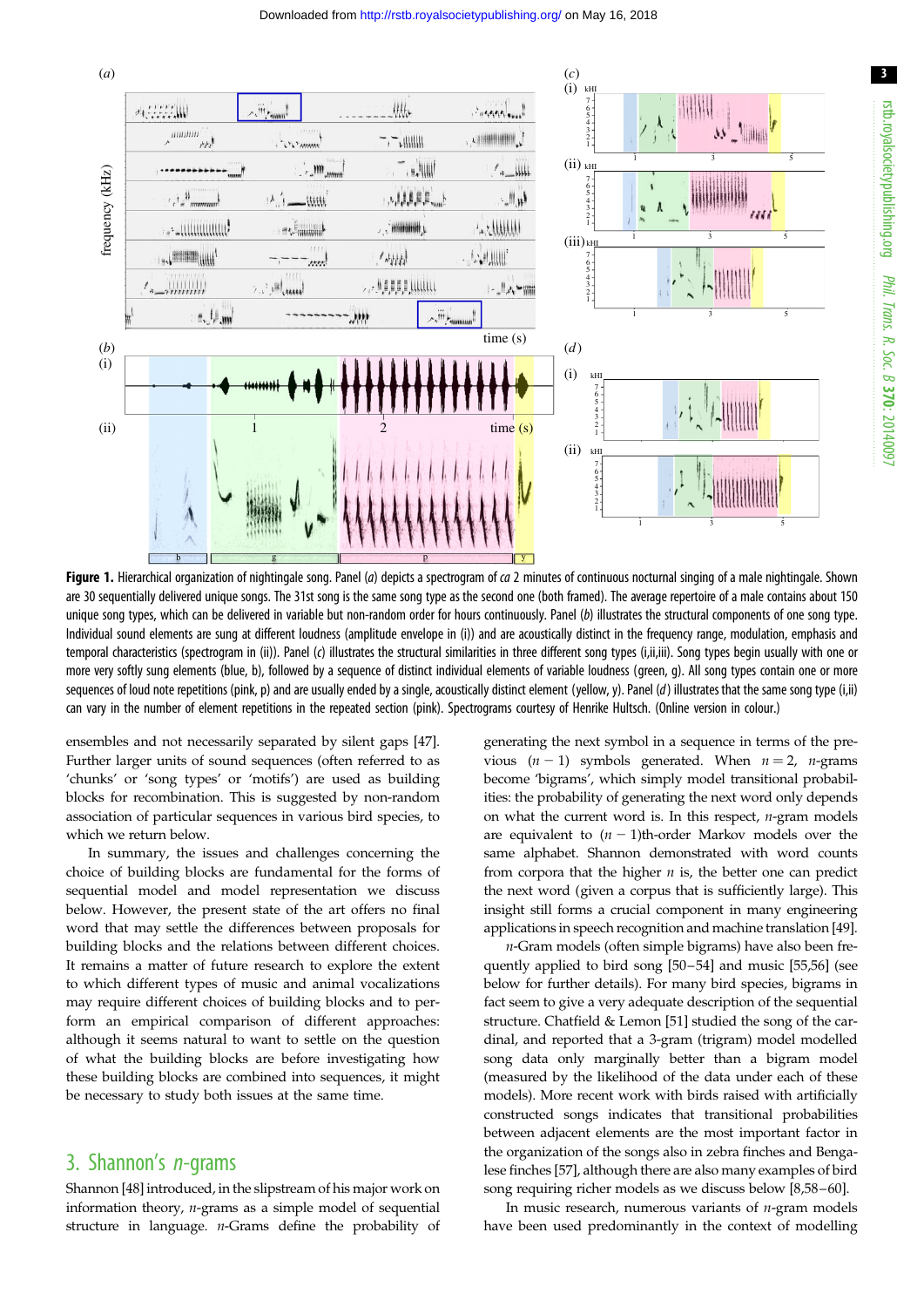predictive processing [\[29](#page-12-0)]. The perception of tonality and key has been argued to be governed by pitch distributions that in fact correspond with unigram models [\[61,62](#page-12-0)]. Narmour [[22\]](#page-12-0) proposed a number of principles that govern melodic structure across cultures, which later work showed can be simplified considerably and put in the form of a handcrafted bigram model over melodic intervals [[63](#page-12-0) –[66](#page-12-0)]. In the domain of harmony, Piston's [\[67](#page-12-0)] table of common root progressions and Rameau's [\[68](#page-12-0)] theory (of the basse fondamentale) may be argued to have the structure of a first-order Markov model (a bigram model) of the root notes of chords [\[69](#page-12-0),[70\]](#page-13-0).

All of these theoretical approaches constitute variants of Markov/ $n$ -gram models that could be encompassed by overarching generalized Markov models that learn their parameters from a corpus [\[29](#page-12-0)[,71,72](#page-13-0)]. In fact, Markov modelling of music has been carried out early (as early as we had computers in scientific use; cf. [[55,56\]](#page-12-0)). In particular, general n-th order Markov models have been proposed for melody and harmony [\[39](#page-12-0)–[42](#page-12-0)[,73](#page-13-0)–[75](#page-13-0)] and employed for segmentation and boundary entropy detection [\[76](#page-13-0)]. In practical, ecological contexts, it is a common finding that  $n$ -gram models with large values of the context length  $n$  result in suboptimal models owing to sparsity issues or overfitting. In analogy with the findings in bird song research, several music modelling studies find trigrams optimal with respect to modelling melodic structure [[77](#page-13-0)] or harmonic structure [\[42\]](#page-12-0).

The musical surface, however, is more complex than ordinary language, or potentially animal song, because of the interaction with metrical structure, which means that surface symbols, such as notes or chords, do not all have the same salience when forming a sequence. This is demonstrated by a study of harmonic structure using a corpus of seventeenth cen-tury dance music [[73](#page-13-0)]: an  $n$ -gram model taking into account three-beat metrical structure (and representing each beat by one symbol) seems to favour 4-grams. This is probably because the first beat of a bar is more musically salient than the other two, in harmonic terms, and a 4-gram is able to directly capture at least some of this importance, in this representation, where a 3-gram necessarily cannot.

#### 4. The classical Chomsky hierarchy

Shannon's *n*-grams are simple and useful descriptions of some aspects of local sequential structure in animal communication, music and language and have also been discussed as simple cognitive models. But what are their limitations? In theoretical linguistics,  $n$ -grams, no matter how large their  $n$ , were famously dismissed as useful models of syntactic structure in language in the foundational work of Noam Chomsky from the mid-1950s [\[78](#page-13-0)]. In his work, Chomsky first argued against incorporating probabilities into language models; in his view, the core issues for linguists concern the symbolic, syntactic structure of language. Chomsky proposed an idealization of language where a natural language such as English or Hebrew is conceived of as a (potentially infinite) set of sentences, and a sentence is simply a sequence of words (or morphemes).

The CH concerns different classes of formal languages that generate such sets of sequences. In the classical formulation, it distinguishes four classes: regular languages, context-free languages, context-sensitive languages and recursively enumerable languages. Each class contains an infinite number of

Table 1. Example sentence, the corresponding context-free grammar and the derivation showing centre-embedding.

| example sentence                               | context-free rules                 |
|------------------------------------------------|------------------------------------|
| 'either language came first or music           | (1a) $S \rightarrow$ either S or S |
| came first'                                    | (1b) S $\rightarrow$ NP VP         |
| this sentence can be derived from the          | (2a) NP $\rightarrow$ language     |
| start symbol S by subsequently                 | (2b) NP $\rightarrow$ music        |
| applying rules 1a, 1b, 2a, 3, 4, 5, 1b, 2b, 3, | (3) VP $\rightarrow$ V ADV         |
| 4.5. Note that rule 1a center-embeds           | (4) V $\rightarrow$ came           |
| a phrase of category S within a                | (5) ADV $\rightarrow$ first        |
| phrase of category S, which is beyond          |                                    |
| the power of finite-state automata             |                                    |
| 'either language or music came first'          |                                    |
| to derive this second sentence (with a         |                                    |
| so-called ellipsis), whilst maintaining        |                                    |
| the subject relation between 'language'        |                                    |
| and 'came first', linguists have               |                                    |
| proposed formalisms even richer than           |                                    |
| context-free grammars                          |                                    |

sets, and there are subset relations between the classes: every regular language is also context-free, every context-free language is also context-sensitive and every context-sensitive language is recursively enumerable. (n-Grams, when probabilities are stripped off, correspond to a true subset of the regular languages—see below.)

For cognitive science, the relevance of the hierarchy comes from the fact that the four classes can be defined by the kinds of rules that generate structures as well as by the kind of computations needed to parse the sets of sequences in the class (the corresponding formal automaton). Informally, regular languages are the types of sets of sequences that can be characterized by a 'flowchart' description (finite-state automaton). Crucially, when generating or parsing the next word in a sentence of a regular language, we need only to know where we currently are on the flowchart, not how we got there.

In contrast, at all higher levels of the CH, some sort of memory is needed by the corresponding formal automaton that recognizes the language. The next level up in the classical CH are context-free languages, generated/recognized by context-free grammars (CFGs, equivalent to so-called 'push-down automata'). CFGs consist of (context-free) rewrite rules that specify which symbols (representing a category of words or other building blocks, or categories of phrases) can be rewritten to which list of symbols. Chomsky observed that natural language syntax allows for nesting of clauses (centre-embedding), and argued that the finite-state automata are inadequate to account for such phenomena. In contrast, CFGs can express multiple forms of nesting as well as forms of counting elements in a sequence. An example of such nesting, and a CFG that can describe it, is given in table 1. Table 1 further shows a linguistic example that requires even higher complexity.

The success of the CH in linguistics and computer science and Chomsky's negative demonstration that natural language syntax is beyond the power of finite-state automata has influenced many researchers to examine the formal structures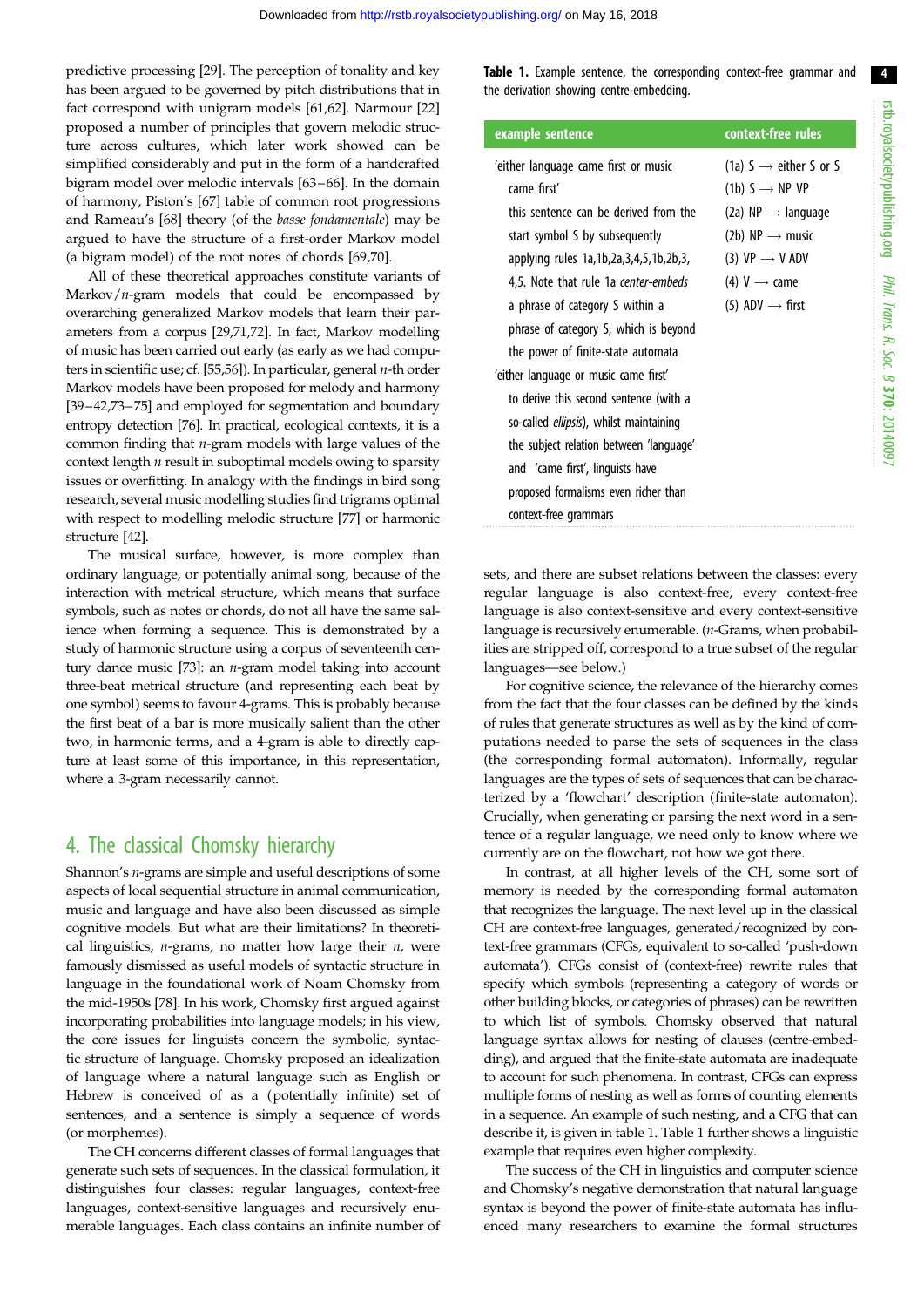

Figure 2. Analysis of Bachs chorale 'Ermuntre Dich, mein schwacher Geist' according to the GSM proposed by Rohrmeier [\[36](#page-12-0)]. The analysis illustrates hierarchical organization of tonal harmony in terms of piece ( piece), phrases (P), functional regions (TR, DR, SR), scale-degree (roman numerals) and surface representations (chord symbols). The analysis further exhibits an instance of recursive centre-embedding in the context of modulation in tonal harmony. The transitions involving  $TR_{key-1}/(x_{\text{vkey}})$  denote a change of key such that a new tonic region (TR) is instantiated from an overarching tonal context of the tonal function x in the key ykey.

underlying animal song and music (though there is no comprehensive comparison of music-theoretical approaches in terms of the CH yet). The advantages of CFGs to express hierarchical structures, categories of events and, particularly, recursive insertion/embedding have lent themselves to a number of theoretical approaches that characterized Western tonal music [[22](#page-12-0),[34](#page-12-0)–[38,](#page-12-0)[79](#page-13-0)–[84](#page-13-0)]. Schenker's [[85](#page-13-0)] seminal work constitutes the foundation of hierarchical approaches to music. However, owing to its largely informal nature, it is not clear whether its complexity is adequately expressed by a CFG or whether it requires a more complex mechanism [[86\]](#page-13-0) (see also the related discussion in [[87\]](#page-13-0)).

The approaches by Rohrmeier [\[35](#page-12-0),[36\]](#page-12-0) suggest a formal argument that musical modulation (change of key and centre of tonal reference) constitutes an instance of recursive context-free embedding of a new diatonic space into an overarching one (somewhat analogous to a relative clause in language), a point considered in informal terms already by Hofstadter [[88\]](#page-13-0). Figure 2 shows an example of a syntactic analysis of the harmonic structure of a Bach chorale that illustrates an instance of recursive centre-embedding in the context of modulation. Given the absence of communication through propositional semantics in music (see below),

the occurrence of nested context-free structure might be explained by patterns of implication and prolongation and associated features of tension: given that an event may be prolonged (extended through another event; an idea originating from Schenker [\[85](#page-13-0)]), and events may be prepared/ implied by other events, the possibility of multiple and recursive preparations, combined with the combinatorial play of recursion and the option to employ an event as new tonal centre, established context-free complexity as well as a straight link to a motivation through complex patterns of musical tension [\[89](#page-13-0),[90\]](#page-13-0). Another potential explanation for the occurrence of complex hierarchical, recursive structure in Western tonal music may be found in the notation system and the tradition of formal teaching and writing—a factor that may even be relevant for complexity differences in written and spoken languages in communities that may differ with respect to their formal education [[91\]](#page-13-0).

There are also analytical findings that suggest that principles of hierarchical organization may be found in classical North Indian music [[27\]](#page-12-0) that is based on a tradition of extensive oral teaching. However, more cross-cultural research on other cultures and structure in more informal and improvised music is required before more detailed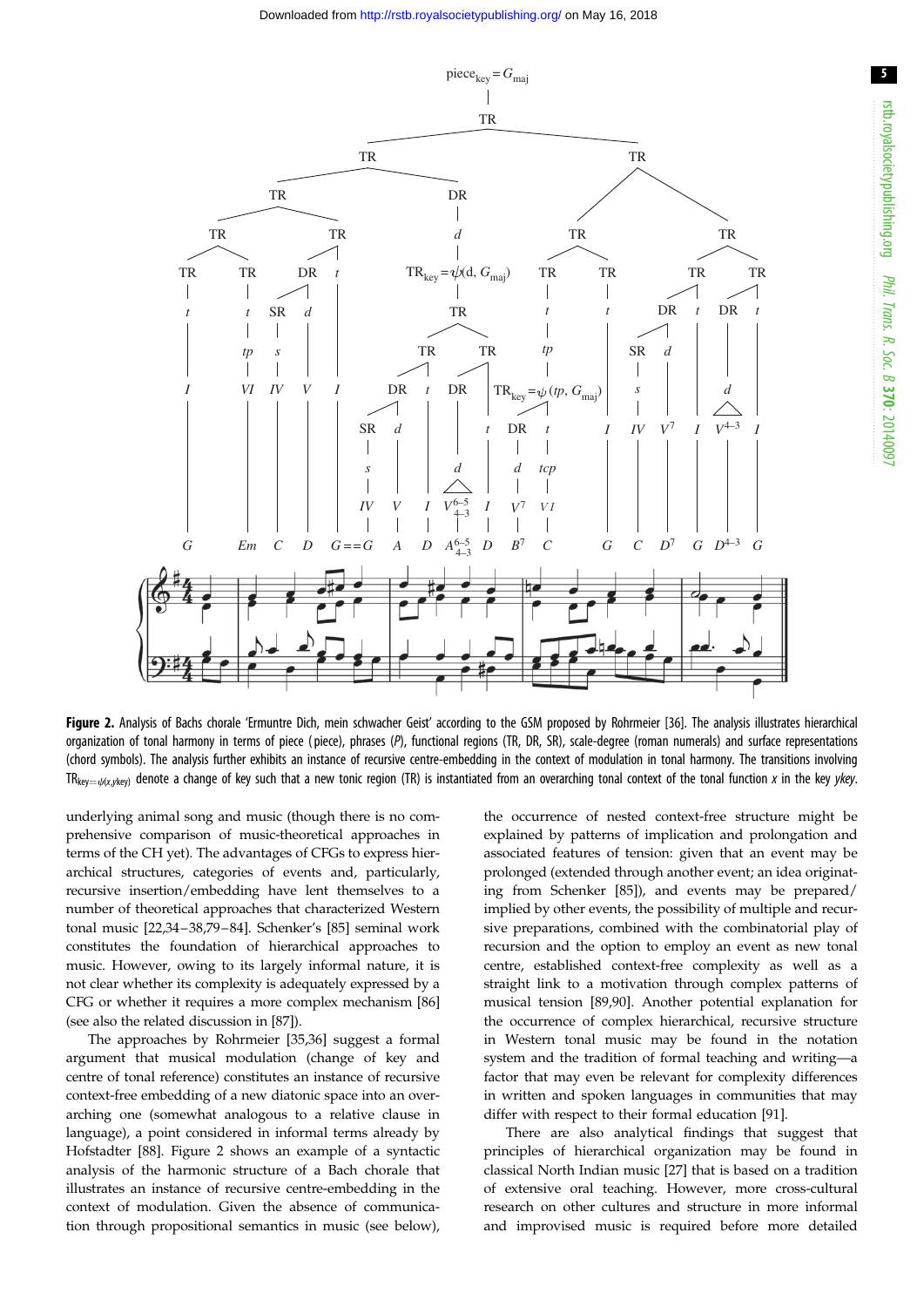conclusions may be drawn concerning structural complexity and cross-cultural comparisons.

There is currently little evidence that non-human structures or communicative abilities (either in production or in reception) exceed finite-state complexity. One structure that constitutes a core instance of context-free structures is  $A^nB^n$  (in which there is the same number of As and Bs; or  $A_iA_jA_k...B_kB_jB_i$  in which the string features pairs  $(A_x, B_x)$  in a retrograde structure). Claims have been made—and been refuted—that songbirds are able to learn such instances of context-free-structures (see [\[92,93\]](#page-13-0); and respective responses [\[94](#page-13-0)–[96\]](#page-13-0)). Hence, further targeted research with respect to transfinite-stateness of animal song is required to shed light on this question.2 By contrast, there is a number of studies arguing for implicit acquisition of context-free structure (and even (mildly) context-sensitive structure) in humans in abstract stimulus materials from language and music [\[97](#page-13-0)-[103\]](#page-13-0).

## 5. Limitations of the Chomsky hierarchy

Several extensions to the CH have been proposed. We introduce these by first considering one common problem in the literature, trying to decide empirically where to place language, music and animal songs on the CH. This problem is that a number of related but different issues are often conflated:

- (1) the inadequacy of (plain)  $n$ -gram models (but not necessarily of finite-state automata) for modelling music or animal songs;
- (2) the presence of long-distance dependencies (and the ability of animal or human subjects to detect them); and
- (3) the ability of subjects to process context-free languages.

Why issue (1) differs from (2) and (3) can be understood by considering the extended CH that introduces several different levels. Below the level of regular languages, ongoing research established the so-called subregular hierarchy that includes, among others, the class of strictly locally testable languages (SLTL) [[104](#page-13-0)]. SLTLs constitute the non-probabilistic counterpart of n-gram models. SLTLs/n-grams do not assume underlying unobservable (hidden) structure and model the string language based on surface fragments alone. Regular languages and Markov models are therefore not equivalent, and showing the inadequacy of  $n$ -grams or SLTLs is hence not sufficient by itself to prove the need to move beyond finite-state or to the context-free level.

In reverse, the hierarchical nature of the extended CH (and methodological problems in dealing with real-world data that we outline below) creates potential issues for some arguments that the formalism producing a set of sequences is constituted by a lower class: the mere fact that a lower complexity model of structure could be built does not constitute a valid form of argument or proves that the system in question is best modelled by this type of complexity. Particularly, the fact that Markov models may be easily computed and used to describe some statistical features of corpora of music [\[26](#page-12-0)[,105](#page-13-0) –[107\]](#page-13-0) does crucially not imply or even underpin an argument that a Markov model is the best model (in terms of strong generative power, compression or model comparison; see §§6,7). A Markov model may be computed from sequences generated from any deep structure and the corresponding models result in being oblivious to

any other than local structure (e.g. forms of embedding or non-local dependencies).

With respect to animal songs and animal pattern recognition involving sequences of elementary units, it seems that  $n$ -gram models suffice for many species, but richer (but still finite-state) models are needed to characterize the songs of Bengalese finches [\[59](#page-12-0),[60\]](#page-12-0), blackbirds [[8](#page-11-0)[,108\]](#page-13-0) and other birds singing complex songs [\[109\]](#page-13-0) (see [[58\]](#page-12-0) for a review). In particular, ten Cate et al. [[8](#page-11-0)] argue that there are frequently observed phenomena in songs of songbird species such as blackbirds that require the power of hidden Markov models (probabilistic counterparts of regular grammars, see below); these phenomena include the optionality of elements and constraints on the number of repetitions in blackbird song.

Also in classes higher on the CH, more fine-grained distinctions have been introduced. In particular, a number of linguistic formalisms (e.g. tree-adjoining languages, combinatorial categorial grammar [\[110,111](#page-13-0)]) have been proposed that have been collectively referred to as mildly context-sensitive [\[112](#page-13-0)]. These grammars define classes of languages that are subsets of context-sensitive languages and supersets of the context-free languages. They share the expressive power to be able to express features such as cross-serial dependencies that human languages possess [\[113](#page-13-0)] and may be efficiently processable and learnable. We are not aware of any formally founded claims about mild context sensitivity in the domain of music or animal songs. Having introduced the extended CH, [figure 3](#page-6-0) provides a general overview of the locations of main results of structure building in language, music and animal song we discussed in the framework of the extended CH.

However, even when considering its extensions and despite its frequent use in recent cognitive debates, the CH may not be suited for providing a good class of cognitive or structural models that capture frequent structures in language, music and animal songs. One aspect stems from the fact that the CH is by its definition fundamentally tied to rewrite rules and the structures that different types of rewrite rules constrained by different restrictions may express. One well-known issue—and an aspect that the notion of mild context-sensitivity addresses—concerns the fact that repetition, repetition under a modification (such as musical transposition) and cross-serial dependencies constitute types of structures that require quite complex rewrite rules (see also the example of context-sensitive rewrite rules expressing cross-serial dependencies in reference [[114](#page-13-0)]). In contrast, such phenomena are frequent forms of formbuilding in music [\[25](#page-12-0)] and animal song. This mismatch between the simplicity of repetitive structures and the high CH class it is mapped onto might be one of many motivations to move beyond its confines.

# 6. Moving towards different types of models

The CH has been extensively used in recent cognitive debates on human and animal cognitive capacities, discussing the complexity of theories and processes in various domains and in characterizing different types of structures that may be learnable in artificial grammar learning and implicit learning literatures [[115\]](#page-13-0). However, discussions in many of these approaches relating to the CH resulted in complex confusions concerning the distinctions between the (formal) class of a language, the formal automata producing/accepting formal languages and the complexity involved in techniques to learn such structures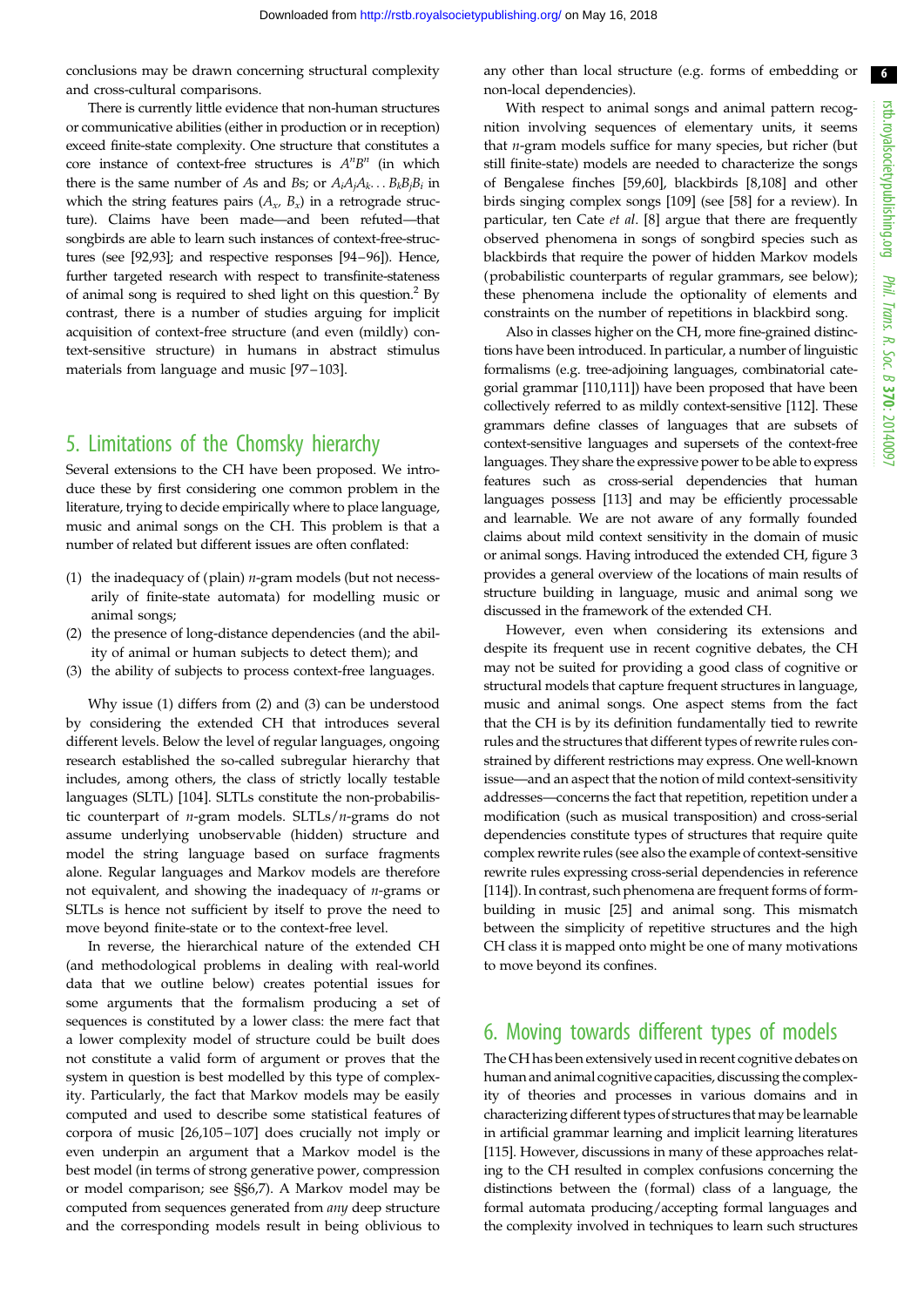<span id="page-6-0"></span>

Figure 3. A Venn diagram of the Chomsky hierarchy of formal languages with three extensions annotated with a comparison of the hypothesized classifications of human languages, (human) music and animal vocalization. The areas marked with 'question' signs indicate that further research is required to settle examples for the respective class of complexity in these domains. (Online version in colour.)

from examples. It is important to distinguish here that while the formal automata that accept (or generate) a class of formal language in the CH may be comparably easy, the inference procedures to learn such structures from examples (e.g. to infer CFGs) are highly complex and are likely to be underestimated in artificial grammar learning research.<sup>3</sup>

Importantly, the CH concerns a theoretical construct that organizes types of structures according to different forms of rewrite rules and has, being a theory of formal languages in conjunction with idealized formal automata, little immediate connection with cognitive motivations or constraints (such as limited memory). The fact that it defines a set of languages that happen to be organized in mutual superset relations and are well explored in terms of formal automata that produce them does not motivate its reification in terms of mental processes, cognitive constraints or neural correlates. Although the CH has been inspired research in terms of a framework that allowed for the comparison of different models and formal negative arguments against the plausibility of certain formal languages or corresponding computational mechanisms, it does not constitute an inescapable a priori point of reference for all kinds of models of structure building or processing. Such forms of formal comparison and proofs should inspire future modelling endeavours, yet better forms of structural or cognitive models may involve distinctions orthogonal to the CH and may rather be designed and evaluated in the light of modelling data and its inherent structure as well as possible.

What are some different aspects that new models of structure building and corresponding cognitive models should take into account? In order to model the complexity of ecological real-word structures, they should be able to deal with graded syntactic acceptability [\[116](#page-13-0)] and sequence probability, they should be grounded in considerations of descriptive parsimony, in links to semantics and form-meaning interactions, and they should not only account for production and perception, but also consider learnability and computational complexity (e.g. memory requirements, and accounting for limited memory in biological systems). Finally, formal models should be required to make predictions for empirical structures based on which they may be distinguished on an empirical basis.

One main topic in theoretical linguistics, orthogonal to the finer classifications within the CH, concerns the distinction between 'weak generative capacity' and 'strong generative capacity' that are relevant for debates in music and animal research. There are divergent definitions of these terms. Briefly, they concern the difference whether we can focus on just classes of sets of sequences (i.e. regarding models just by the surface sequences they model: 'weak generative capacity'), or need to look at classes of structural analyses that different models can generate (i.e. regarding models in terms of the hidden underlying structure they assume to model sequences: 'strong generative capacity').

This is relevant, for instance, for distinguishing issue (2) long-distance dependencies, from (3) context-freeness,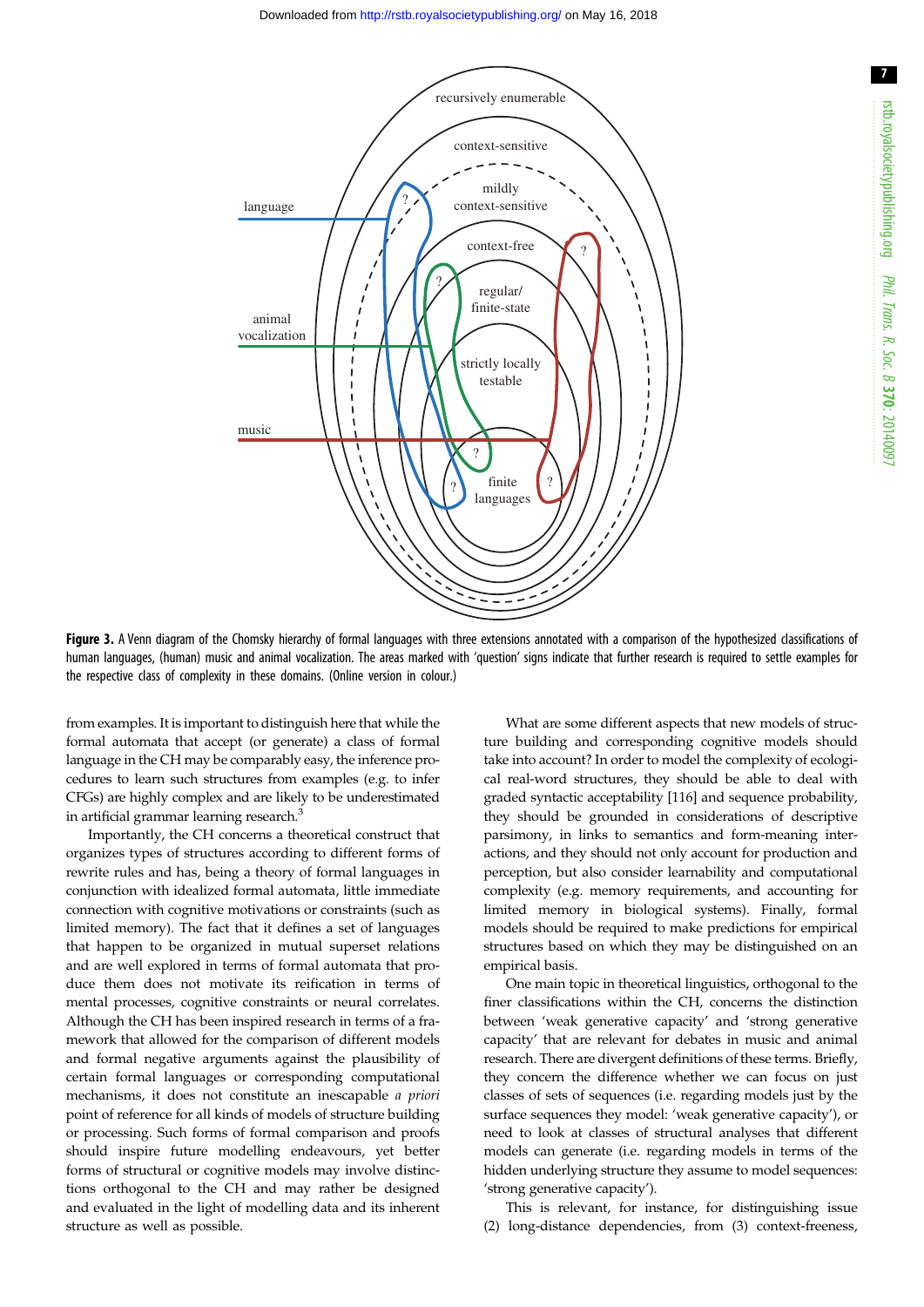8



Figure 4. A finite-state automaton generating a repertoire consisting of two sequences:  $AB^{\eta}C$  and  $DB^{\eta}E$  (with  $n > 0$ ). Note that the finite-state automaton is redundant in the way that it contains multiple instances of the same structure  $B^n$ .

above. A long-distance dependency in itself is not enough to prove the inadequacy of finite-state models (as we stated above); context-freeness is necessary only when long-distance dependencies can be embedded within (unboundedly many) other long-distance dependencies. For instance, when a bird sings songs of the structure  $AB^nC$  and  $DB^nE$ , we observe a long-distance dependency between A and C and between D and E, but the songs can be easily modelled with finitestate automata (figure 4) by just assuming two different (hidden) states from which the Bs are generated: one for the condition starting with A and ending with C, and one for the other. This explains why some efforts to empirically demonstrate context-freeness of bird song or music may not be unconvincing from a formal language theory perspective if they are based on just demonstrating a long-distance dependency. However, a long-distance dependency does have consequences for the underlying model that can be assumed for its strong generative capacity, representational capacity and compressive power: in the example shown in figure 4, we were forced to duplicate the state responsible for generating  $B$ , in fact we require  $2m$  states (where  $m$  is the number of non-local dependency pairs, such as  $A \dots C$ or  $D \ldots E$ , that need to be encoded). Therefore, if there are multiple (finite), potentially nested non-local dependencies the number of required states grows exponentially (see also the comparable argument regarding the implicit acquisition of such structures in references [[99,114\]](#page-13-0)).

On similar grounds, one may argue that human musical capacities exceed not only Markovian, but probably also a finite-state representation (which is not a relevant or probable model here on the grounds just presented), based on empirical evidence that a recent study provided: human non-musicians were found to process non-local syntactic dependencies resulting from one level of centre-embedding in ecological music excerpts [\[117\]](#page-13-0). Comparable findings in animal vocalization are still missing.

This example illustrates that the CH as theoretical construct is irrelevant here in choosing the best model. If the intervening material in a long-distance dependency is very variable, even if not technically unbounded, considerations of parsimony, strong-generative capacity, elegant structure-driven compression and considerations of efficiency provide strong reasons to prefer a model other than the minimally required class in the CH or a different type of model altogether. Further, empirical testability and evaluation, for example in terms of Bayesian model comparison, come to play an important role in this context.

Another interesting situation where the distinction between weak and strong generative power matters arises when we combine a (finite-state/hidden Markov model (HMM, see below)) model of how elements are sequenced to create a song with a (finite-state/HMM) model of how songs are sequenced to create a song bout. As a simple example, consider a hypothetical bird that sings two different songs, A and B, each built up from some repertoire of elements, but showing a typical structure: song A might start with some slow introductory elements, and then continue with faster elements, whereas song B might start with fast, high-pitched elements, and continue with low-pitched ones. We can also imagine that the bird mainly uses song A in one context, and song  $B$  in another context. In such a case, the appropriate model might be a hierarchical hidden Markov model, which at the level of sequences-of-songs distinguishes different 'states' for different contexts, and at the level of sequences-of-elements distinguishes different states for different sections (start, end) of the song. Such a model is still finite-state in terms of weak generative power because ultimately it can be described as involving a finite number (two contexts  $\times$  two sections = four states) of states, but it would be problematic to describe the model without using an account that represents the individual songs that are generated; accordingly, a model for describing song production in terms of strong generativity may potentially rather employ a formalism such as CFGs.

Other motivations to move beyond the confinements of the CH lie in the modelling of real-world structures that undermine some of the assumptions of the CH. Generally, the aspect that music involves not only multiple parallel streams of voices but also correlated streams of different features and complex timing constitutes a theme that received considerable research in the domain of music cognition, yet does not easily match with the principles that underlie the CH that is based on modelling a single sequence of words. In their cognitive model that is not only constrained to the case of music, Conklin & Witten [[39\]](#page-12-0) proposed successful extensions of  $n$ -gram models by combining n-gram models over different features and combined feature-spaces to optimize prediction based on the features that embody most information. They also combined predictions derived from the current piece (short-term model) with predictions derived from a corpus (long-term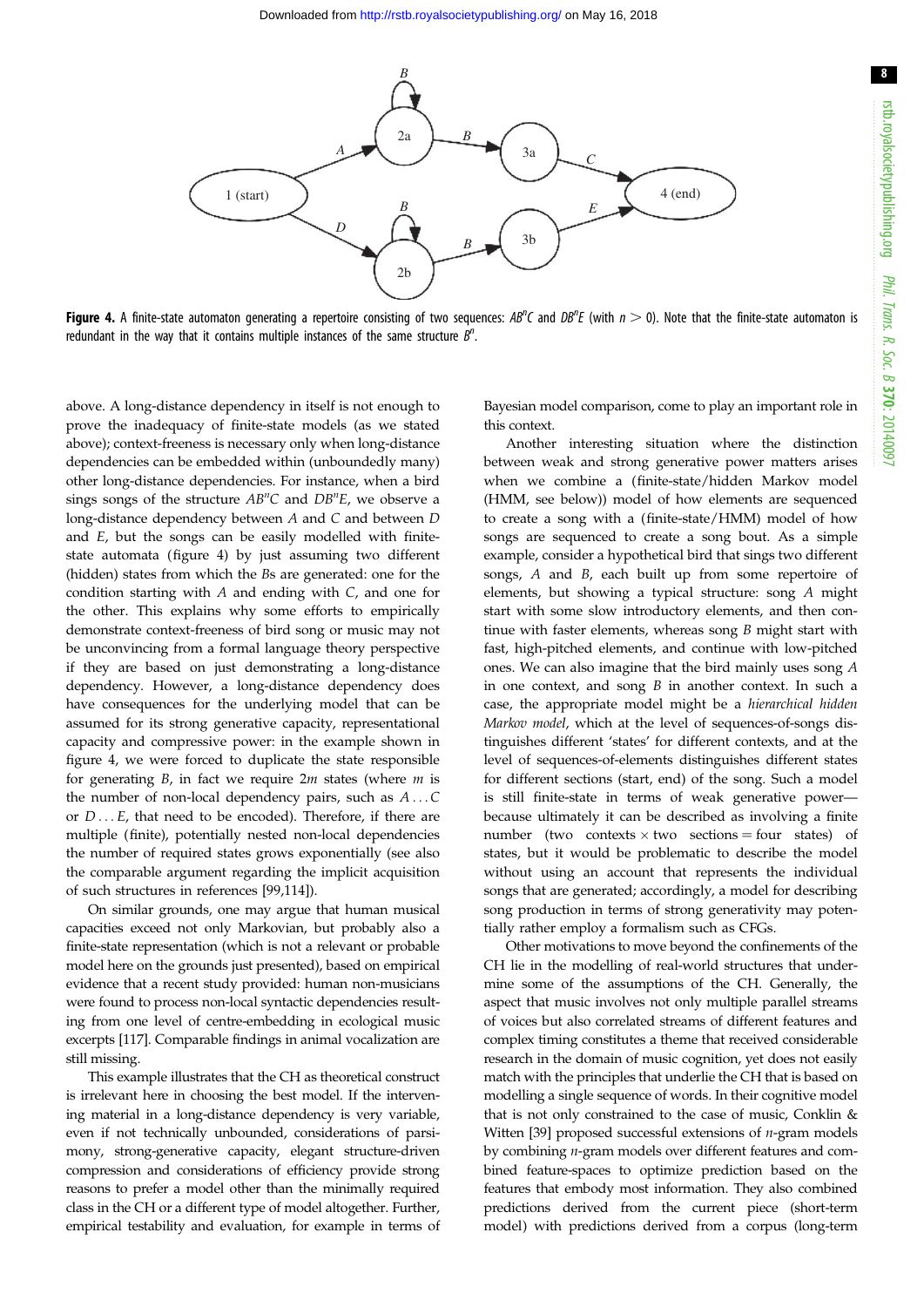9

model). Extending this framework, the IDyOM model [[40\]](#page-12-0) includes a search for progressively more information-theoretically efficient representations, which are shown in turn to give rise to progressively better predictors of human expectations. The IDyOM model has been shown to be successful in the domains of music and language [[56,](#page-12-0)[118\]](#page-13-0). Recent modelling approaches generalized the notion of modelling parallel feature streams into dynamic Bayesian networks that combine the advantages of hidden Markov models with modelling feature streams [\[42](#page-12-0)[,119](#page-13-0)–[121\]](#page-14-0).

## 7. Dealing with noisy data: adding probabilities

The original CH is based on a number of assumptions that turn problematic in the light of ecological data. One main problem that is particularly relevant in the domain of music or animal songs is that the notion of grammaticality or wellformedness, which is fundamental for establishing and testing symbolic rules, is much less clear than in language (where there also are problems—see [\[122\]](#page-14-0) for an insightful discussion). Most discussions of grammatical structure in music and animal song are based on so-called positive data (i.e. examples conforming with the proposed rules) and it is significantly more difficult to establish the validity and extension of rules in the absence of negative data (i.e. where humans or animals explicitly reject a malformed sequence). It is not clear whether ungrammatical/irregular structures in music are clear-cut or distinguished in agreement by non-expert or expert subjects. This difference between the linguistic and the musical case may also in part be explained by the fact that (at least in Western music), there is large divergence between active and passive musical interaction. Furthermore, negative data are, particularly in the case of animal research, more difficult to obtain and also less clearcut or potentially graded rather than binary.

This issue motivates a number of changes in the nature of models. Models may be grounded in foundations other than grammaticality, such as optimal prediction or compression (e.g. predictive power [\[56\]](#page-12-0), minimum description length [\[123\]](#page-14-0), Bayesian model comparison), strong generativity or by motivation to express form of a higher-order structure (such as semantics or musical tension; see the following section). Another important way to build better models of cognition and deal with the issues above comes from employing syntactic gradience and reintroducing the probabilities that Chomsky abandoned along with his rejection of finite-state models. Apart from a large number of recent probabilistic models (such as the ones mentioned in the previous section) that go beyond the framework of the CH, it turns out that a hierarchy of probabilistic grammars can be defined that is analogous to the classical (and extended) CH and exhibits the same expressive power, with the additional advantage that grammars from this hierarchy can straightforwardly deal with noisy data and frequency effects and lend themselves to information theoretic methodologies such as model comparison, compression or minimum description length [\[124](#page-14-0),[125\]](#page-14-0). n-Gram models constitute the probabilistic counterpart of SLTLs, whereas the probabilistic counterpart of finite-state automata are hidden Markov models; CFGs can be straightforwardly extended to probabilistic CFGs.

Hidden Markov models constitute one type of model that has been very successful in all domains of language, music

and animal songs. Comprehensively reviewed by Rabiner [[126](#page-14-0)], the HMM assumes a number of underlying (hidden) states each of which emits surface symbols from given probabilistic emission vectors, a Markov matrix defining transition probabilities between states (including remaining in the same state) and a probability vector modelling the start state. HMMs have been very successful in modelling language, music and animal songs [\[42,49](#page-12-0),[59,](#page-12-0)[127](#page-14-0),[128](#page-14-0)].

Thanks to the probabilities, we can talk about degrees of fit, and thus select models in a Bayesian model comparison paradigm that have the highest posterior probability given the degree of fit and prior beliefs; also, the probabilistic grammar framework does not require wellformedness as a criterion, but rather can use the likelihood of observing particular sentences, songs or musical structure as a criterion [\[8](#page-11-0)].

## 8. Dealing with meaning: adding semantics

The CH of formal grammars has its limitations, but has played a major role in generating hypotheses to test, not only on natural language, but also on animal songs and music. But where does this leave semantics? Chomsky's original work stressed the independence of syntax from semantics, but that does not mean that semantics is not important for claims about human uniqueness, even for linguists working within a 'Chomskian' paradigm. Berwick et al. [\[7\]](#page-11-0), for instance, use the point that birdsong crucially lacks underlying semantic representations to argue against the usefulness of bird song as a comparable model system for human language. The reason why this is so is that in natural language, the transfinite-state structure is not some idiosyncratic feature of the word streams we produce, but something that plays a key role in mediating between thought (the conceptual– intentional system in Chomsky's terms) and sound (the phonetic articulatory–perceptual system).

Crucially, the conceptual–intentional system is also a hierarchical, combinatorial system (most often modelled using some variety of symbolic logic). From that perspective, grammars from the (extended) CH describe only one half of the system; a full description of natural language would involve a transducer that maps meanings to forms and vice versa [[49](#page-12-0),[129\]](#page-14-0). For instance, finite-state grammars can be turned into finite-state transducers, and CFGs into synchronous CFGs. All the classes of grammars in the CH have a corresponding class of transducers (see Knight & Graehl [\[130\]](#page-14-0) for an overview). Depending on the type of interaction we allow between syntax and semantics, there might or might not be consequences for the set of grammatical sentences that a grammar allows if we extend the grammar with semantics. But, the extension is, in any case, relevant for assessing the adequacy of the combined model—for example we can ask whether a particular grammar supports the required semantic analysis—as well as for determining the likelihood of sentences and alternative analyses of a sentence.

Do we need transducers to model structure building in animal songs and music? There have been debates about forms of musical meaning and its neurocognitive correlates. However, a large number of researchers in the field agree that music may feature simple forms of associative meaning and connotations as well as illocutionary forms of expression, but lacks kinds of more complex forms of combinatorial semantics (see the discussion of references [[131](#page-14-0)–[137\]](#page-14-0)).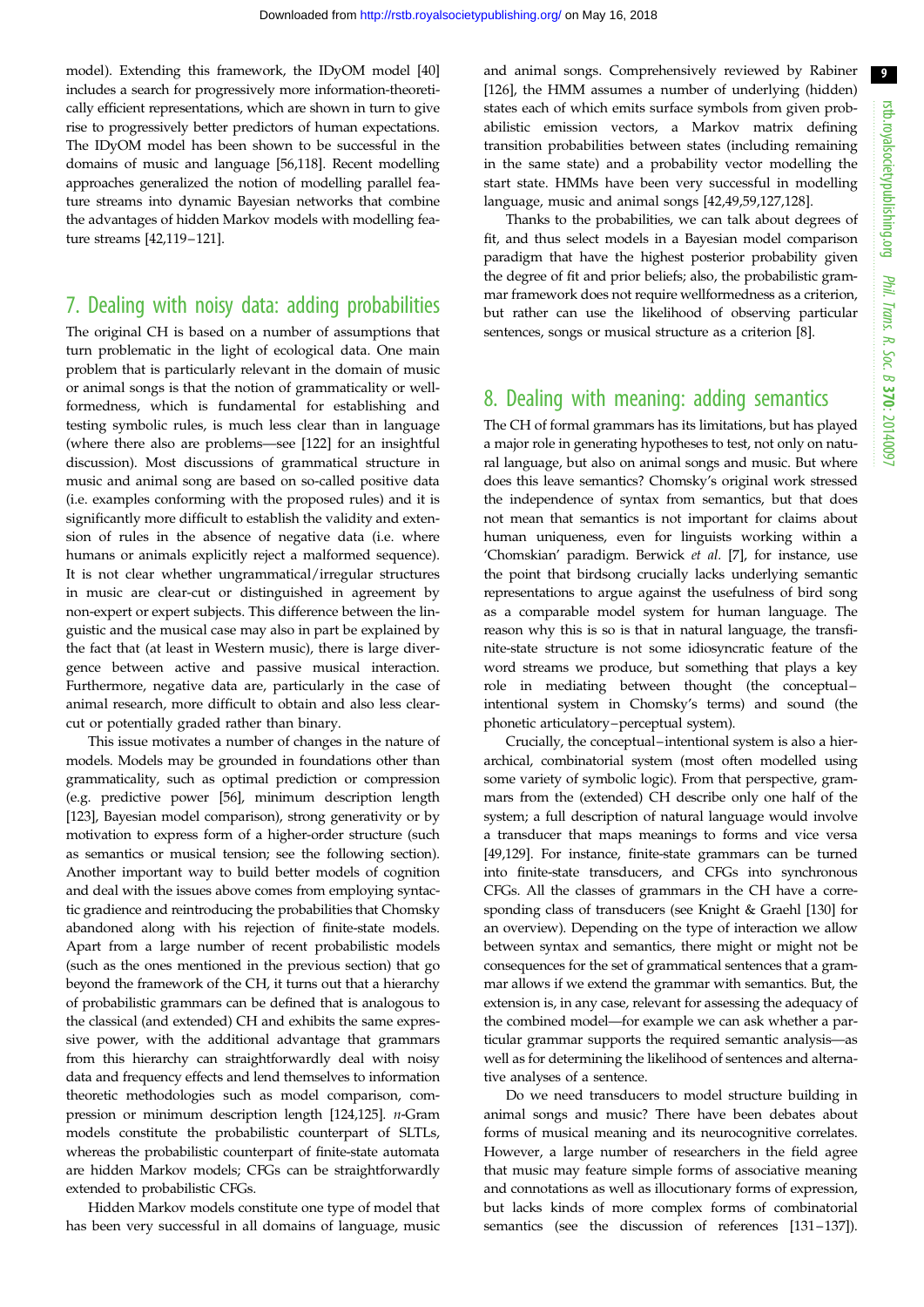However, it is possible, as mentioned above, to conceive of complex forms of musical tension that involve nested patterns of expectancy and prolongation as an abstract secondary structure that motivates syntactic structures at least in Western tonal music and in analogy would require characterizing a transducer mapping syntactic structure and corresponding structures of musical tension in future research.

There have similarly been debates about the semantic content of animal communication. There are a few reported cases of potential compositional semantics in animal communication (cf. [[138](#page-14-0)]), but these concern sequences of only two elements and thus do not come close to needing the expressiveness of finite-state or more complex transducers. For all animal vocalizations that have non-trivial structure, such as the songs of nightingales [\[139\]](#page-14-0), blackbirds [\[8,](#page-11-0)[108](#page-13-0)], pied butcherbirds [[140](#page-14-0)] or humpback whales [[141,142\]](#page-14-0), it is commonly assumed that there is no combinatorial semantics underlying it. However, it is important to note that the ubiquitous claim that animal songs do not have combinatorial, semantic content is actually based on little to no experimental data. As long as the necessary experiments are not designed and performed, the absence of evidence of semantic content should not be taken as evidence of absence.

If animal songs do indeed lack semanticity, they would be more analogous to human music than to human language. The analogy to music would then not primarily be based on the surface similarity to music on the level of the communicative medium (use of pitch, timbre, rhythm or dynamics), but on functional considerations such that they do not constitute a medium to convey types of (propositional) semantics or simpler forms of meaning, but are instances of comparably free play with form and displays of creativity (see below and Wiggins et al. [\[143\]](#page-14-0)).

Does this view on music–animal song analogies have any relevance for the study of language? There are reasons to argue it does, because music and human language may be regarded as constituting a continuum of forms of communication that is distinguished in terms of specificity of meaning [\[144](#page-14-0)–[146](#page-14-0)])—consider, for instance, several forms of language that may be considered closer to a 'musical use' in terms of their use of pitch, rhythm, metre, semantics, for example motherese, prayers, mantras, poetry, nursery rhymes, forms of the utterance 'huh' (see [[147](#page-14-0)]), etc. Drawing a strict dichotomy between music and language may further be a strongly anthropomorphic distinction that may have little match in animal communication. Animal vocalizations may be motivated by forms of meaning (that are not necessarily comparable with combinatorial semantics), for example, expressing aggression or submission, warning of predators, group cohesion, social contagion or may constitute free play of form for display of creativity, for instance (but not necessarily) in the context of reproduction. Given that structure and structure building moving from the language end to the music end is less constrained by semantic forms, more richness of structural play and creativity is expected to occur on the musical side [\[143\]](#page-14-0).

## 9. Dealing with gradations: adding continuousvalued variables

A final move to a new class of successful models originates in a far research extension of the CH framework where the categorical symbols used in rewrite grammars are replaced by vectors. Thus, instead of having a rule  $X \rightarrow YZ$ , where X, Y and Z are categorical objects (such as a 'prepositional phrase' (PP) in linguistics, or a motif in zebra finch song), we treat  $X$ ,  $Y$  and Z as n-dimensional vectors of numbers (which could be binary, integer, rational or real numbers; for example  $[0,1,0,0,1,...]$  or  $[0.45,0.3333,0.96,...]$ . By choosing vectors at maximum distance from each other such grammars can perfectly 'mimic' classical, symbolic grammars (which now become the ends of a continuum—and are still important as potential attractors in learning and evolution); but, additionally, vector grammars offer a natural way to model similarity between phrase types (assuming some noisy reading of the vectors, making correct recognition of a vector less likely the further it is from its prototype; see also reference [\[148\]](#page-14-0), for an insightful discussion of the relation between simple recurrent networks and formal grammars).

A simple example (discussed in reference [[149](#page-14-0)]) is the category of the word 'near', which sometimes acts like an adjective (ADJ, 'the future is near') and sometimes like a preposition (PREP, 'the house is near the river'). In standard symbolic as well as probabilistic grammars, this is normally modelled by having two entries in the lexicon, one with category ADJ, and the other with category PREP. Interestingly, however, 'near' shows behaviour inconsistent with this simple duplication approach: as a preposition, it inherits a property of adjectives, namely that it can be used as a comparative (as in 'the house is nearer the river than the road'). In vector grammars, such cases can be dealt with by assigning 'near' a vector in between the cluster of prepositions and the cluster of adjectives.

In computational linguistics, vector grammars (which have a close relation to neural networks models of linguistic structure from the 1990s [[150,151\]](#page-14-0)) are experiencing a new wave of excitement following some successes with learning such grammars from data for practical natural language processing tasks [[152](#page-14-0) –[155](#page-14-0)]. These successes are due not only to the ability to represent gradedness but also (and perhaps more so) to the fact that models with continuous values allow gradual learning procedures (in these papers, the procedure is 'backpropagation through structure' [\[156\]](#page-14-0)).

While vector grammars have, to the best of our knowledge, not been applied yet to music and animal vocalizations, we expect that they offer much potential in these fields. Efforts to apply symbolic grammars in these domains often encounter difficulties with dealing with phenomena that seem fundamentally continuous in nature, such as loudness and pitch variation, beat, etc. Musical examples would exhibit microdifferences in pitch corresponding with syntactic function (e.g. raised leading notes), complex note features (such as slides used in traditional North Indian rāgās) or timbre features in distorted guitar solos that may correspond with syntactic function, such as stress, intonation or timbre cues may be modified to direct attention towards elements with important syntactic functions (e.g. stability or marking departures at constituent or phrase boundaries; further empirical research is, however, required to examine such connections). Altogether vector grammars may constitute a well-suited formalism to capture the use of noisy, non-tonal and complex sounds in music across cultures that may be challenging for traditional symbolic models.

One interesting feature of vector grammars is that they are computationally more expressive than their symbolic counterparts—in fact, they result in an entirely different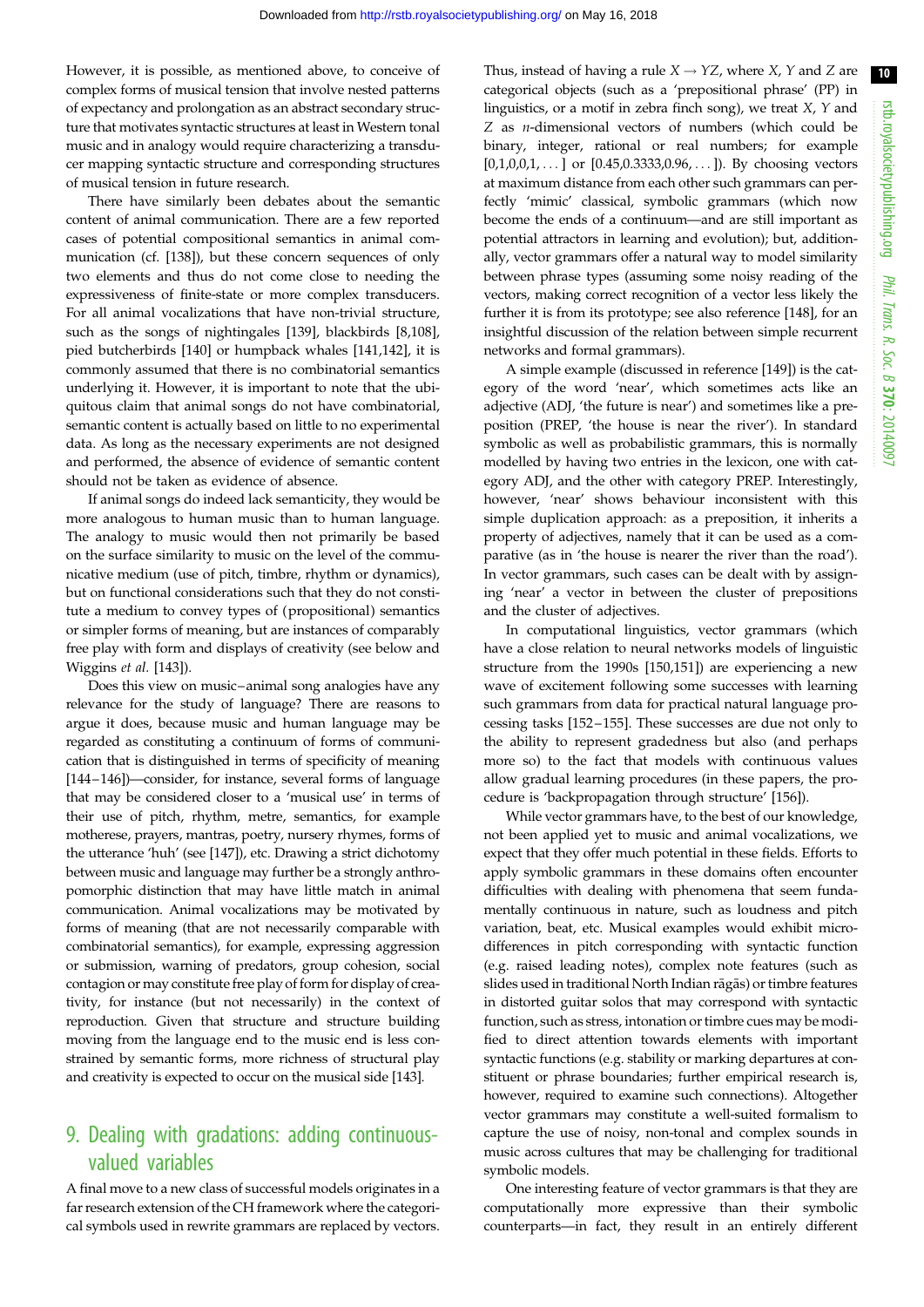class of complexity that is not comparable with the models of the CH from which the models originated (this is due to the large amounts of information that the large real-valued vectors may carry). For instance, Rodriguez [[157](#page-14-0)] demonstrated that a right-branching vector grammar (or, in fact, its special case, the Elman network [[150](#page-14-0)]) can generate several contextfree languages, even though it is well-known that rightbranching symbolic grammars are finite-state. The reason is, Rodriquez argues, that small displacements in a continuous vector space can be used to implement a counter. We may expect that also other classes of symbolic grammars can be approximated by vector grammars with very simple structure (even if the non-terminals are in some sense more complex). While much theoretical work exploring their expressive power is still necessary, they provide another motivation to move on to probabilistic, non-symbolic models that move beyond the constraints of the CH.

In short, vector grammars provide a generalization over the classical symbolic grammars from the extended CH. In particular, Rodriquez's [\[157\]](#page-14-0) results demonstrate a continuum between finite-state and (at least some) context-free languages might be used to call into question the a priori plausibility of the hypothesis that context-freeness is uniquely human (contra Fitch & Hauser [[158](#page-14-0)])—a hypothesis only originating from the reification of the CH.

Following this line of reasoning, one could even argue that previous accounts have been overstated in their focus on 'architectural' constraints on structure building operations when discussing whether 'animals may not be able to process context-free languages, whereas humans can' or whether 'music has or has no access to the recursion operation' (see also the discussion in reference [\[159](#page-14-0)]). One may hypothesize, then, that the basic toolbox of structure building operations between humans, primates and birds is largely shared, but that music, language, primate and bird calls and bird and cetacean songs have recruited (perhaps in a process of cultural evolution) very different operations from that toolbox because they serve very different functions—a thought that we explore in §10.

### 10. Function, motivation and context

Our journey through the computational models of structure building—from Shannon's n-grams, via the CH to vector grammars and models beyond the CH—has thus uncovered many useful models for how sequences of sound might be generated and processed, which also motivate that a richer space of possibility may need to be explored before potential explanations may resort to the assumption of hard biological constraints. What could be alternative explanations for some of the differences and similarities in structure that we do observe in these domains? In this final section, we consider explanations based on function, motivation and context.

Fundamental to a cross-cultural concept of music is the form of joint group interaction: music may be a form to coordinate and synchronize a large group in terms of joint action, production and perception [[145](#page-14-0)]. Music may be monological, dialogical, responsorial (individual –group) or an entire joint group-based activity [[19\]](#page-12-0). This view makes it possible to understand the principles of structure building, its flexibility and constraints based on affording these forms of interactive communication. In this context, the notion of 'absolute music' [\[160\]](#page-14-0) as a highly complex form of Western art is a very small

subset of music of the world and a construct that constitutes an exception in an overarching cross-cultural comparison (cf. [[145,161\]](#page-14-0)). As mentioned above, forms of high musical complexity may stem in part from traditions of formal scholarly teaching and the use of sophisticated notational systems and probably can be correlated to uses of music in a 'monological' form rather than a 'joint group-based activity' (even when an orchestra is performing monologically for a larger audience). Further, theories of music that take such examples of absolute Western art music as basis for general claims of musical complexity and processing and specifically linking findings about complexity and recursion [\[37](#page-12-0)] to the debate concerning the human language faculty [[28,](#page-12-0)[162,163\]](#page-14-0) need to be examined carefully in order to establish the extent to which the claims generalize to music across cultures (see reference [\[145\]](#page-14-0) and the discussion in this review), because this link is not given per se. Nonetheless, observations concerning complexity in Western tonality and corresponding processing requirements may contribute important evidence towards the complexity that music cognition may reach (in terms of proofs of existence). While the considerations above do not invalidate comparisons of structural/syntactic complexity in animal vocalization, human language and music, it may further be the case that the conditions of communication and the social context of music making (such as joint group activity) may impose limits on the structural complexity that may be used. Therefore, these considerations ask for careful examination of the underlying conditions of communication.

Once the purpose of communication is not necessarily required to be grounded in propositional semantics, the question regarding the foundation of the form of communication becomes an interesting theoretical challenge (cf. [\[164\]](#page-14-0)). From a cross-cultural perspective, music may be regarded as a tool for dealing with situations of social function and social uncertainty [\[165\]](#page-14-0), it may be construed as a form of display, communication and regulation of emotion and tension [[19,](#page-12-0)[166](#page-14-0)] or an (abstract) play with structure *per se* [\[167,168\]](#page-14-0). These different forms to construct music have different implications on structure (and, of course, they are not mutually exclusive): music in social and interactive contexts is required to afford rhythmic entrainment and to build on socially established conventions of structures. The notion of music as carrier or inducer of emotions implies stronger constraints on musical structure, namely those the processing of which results in triggering the corresponding emotional mixture. In contrast, construing music as (mere) free play of form and formal complexity entails the least formal constraints.

In the above-mentioned context, many conditions of animal vocalization appear to match features of human music; as far as we can tell they are not governed by complex semantics, they are interactive and group activities but can also occur alone. Accordingly, principles of structure building in music and animal vocalization may be considerably different from the ones governing language and be constrained by different communicative motivations than the ones found in language. While simple forms of expressions such as fear or aggression encoded in prosodic structure and illocutionary speech acts may be similar in all three domains, this functional analysis suggests that syntactic structures may not necessarily converge in these domains as mere structural comparison as proposed by Jackendoff & Lerdahl [[28\]](#page-12-0) (see also [\[163\]](#page-14-0)).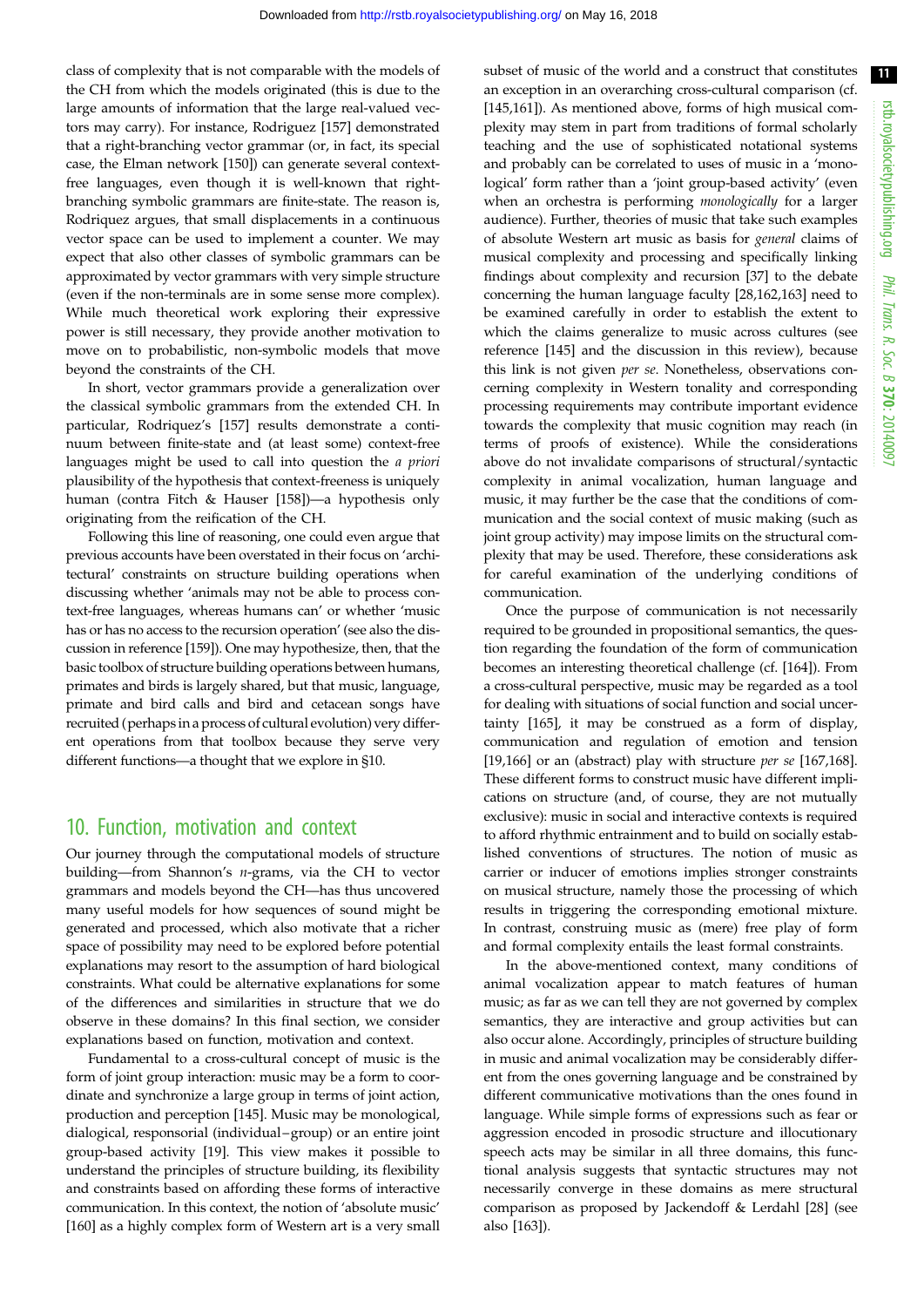12

## <span id="page-11-0"></span>11. Conclusion

In this review, we have discussed different formal models of syntactic structure building, building blocks and functional motivations of structure in language, music and birdsong. With these considerations, we aim to lay a common ground for future fruitful formal analysis, shared methodologies and comparative formal and empirical research addressing common cognitive questions that were raised in these domains. Not many steps have been made to bring theoretical approaches in music and animal vocalization into common terms that can be compared with approaches established in formal and computational linguistics. These questions are fundamental to understand commonalities and differences between humans and animal cognition as well as between music and language, responding not only to Hauser, Chomsky and Fitch's provocative hypothesis concerning the 'exceptional' role of the human cognitive/communicative abilities [11].

Music and language may constitute a continuum in the human communicative toolkit [\[169,170](#page-14-0)] and forms of animal vocalizations may relate to different aspects in this spectrum (and not necessarily be related to only one of them). The level of analogy may not necessarily be based on formal considerations, but may also depend on corresponding semantics (or second tier structure), context, function and the underlying motivation of communication.

We discussed several classes of formal models that lend themselves to computational implementation and empirical evaluation. While the (extended) CH provides a useful perspective for the comparison of different theoretical approaches and predictions concerning properties of structures, it is important to bear in mind the limitations we discussed and the fact that cognitively plausible mechanisms may not be well represented in terms of the CH. The notion of grammatical gradience and other factors such as the necessary flexibility of dealing with noise and uncertainty in ecological structures motivate extensions towards probabilistic models. Finally, we have discussed recent models that add gradation and continuous-valued

variable spaces. Such models link formal grammar and neural network approaches and add the power to deal with ecological structures that are inherently continuous. Finally, they predict that a single cognitively relevant framework may predict sequences of different complexity in the CH and therefore have the potential to undermine assumptions concerning categorically different cognitive capacities between human and animal forms of communication [11,[171\]](#page-14-0).

Acknowledgements. We thank four anonymous reviewers for very useful advice and detailed comments in assembling this review. This review was made possible under the support of the Lorentz Centre, Leiden, through their workshop on Cognition, biology and the origins of musicality. Funding statement. M.R. was generously supported by the MIT Department of Linguistics and Philosophy as well as the Zukunftskonzept at TU Dresden supported by the Exzellenzinitiative of the Deutsche Forschungsgemeinschaft. W.Z. is supported by the New Generation Initiative of the Faculty of Humanities at the University of Amsterdam. G.A.W. is supported by the Lrn2Cre8 and ConCreTe projects, which acknowledge the financial support of the Future and Emerging Technologies (FET) programme within the Seventh Framework Programme for Research of the European Commission, under FET grant numbers 610859 and 611733. C.S. acknowledges funding from the Excellence Clusters Languages of Emotions and Neurocure, the collaborative research grant SFB 665, and Bernstein focus area 'neural basis of learning', project 'variable tunes: neural mechanisms underlying learning motor sequences (01GQ0961/TP1, BMBF).

## **Endnotes**

<sup>1</sup>An analogue to the notion of repertoire size in bird song may also potentially turn fruitful for music research.

<sup>2</sup>No research studies have so far addressed the question whether the power of CFGs to express counting and numbered relationships between elements in musical or animal song sequences are required in ecological real-world materials.

 $3$ We thank reviewer 1 for her/his insightful points on the shortcomings of existing approaches applying formal language theory to empirical data from linguistic, music and animal vocalization research and on requirements for better models.

## **References**

- 1. Doupe AJ, Kuhl PK. 1999 Birdsong and human speech: common themes and mechanisms. Annu. Rev. Neurosci. 22, 567– 631. ([doi:10.1146/annurev.](http://dx.doi.org/10.1146/annurev.neuro.22.1.567) [neuro.22.1.567](http://dx.doi.org/10.1146/annurev.neuro.22.1.567))
- 2. Bolhuis JJ, Okanoya K, Scharff C. 2010 Twitter evolution: converging mechanisms in birdsong and human speech. Nat. Rev. Neurosci. 11, 747-759. [\(doi:10.1038/nrn2931\)](http://dx.doi.org/10.1038/nrn2931)
- 3. Hurford JR. 2011 The origins of grammar: language in the light of evolution II, vol. 2. Oxford, UK: Oxford University Press.
- 4. Knörnschild M, Feifel M, Kalko EK. 2014 Male courtship displays and vocal communication in the polygynous bat Carollia perspicillata. Behaviour 151, 781– 798. [\(doi:10.1163/1568539X-](http://dx.doi.org/10.1163/1568539X-00003171)[00003171](http://dx.doi.org/10.1163/1568539X-00003171))
- 5. Yip MJ. 2006 The search for phonology in other species. Trends Cogn. Sci. **10**, 442-446. ([doi:10.](http://dx.doi.org/10.1016/j.tics.2006.08.001) [1016/j.tics.2006.08.001\)](http://dx.doi.org/10.1016/j.tics.2006.08.001)
- 6. Spierings MJ, ten Cate C. 2014 Zebra finches are sensitive to prosodic features of human speech.

Proc. R. Soc. B 281, 20140480. [\(doi:10.1098/rspb.](http://dx.doi.org/10.1098/rspb.2014.0480) [2014.0480\)](http://dx.doi.org/10.1098/rspb.2014.0480)

- 7. Berwick RC, Okanoya K, Beckers GJ, Bolhuis JJ. 2011 Songs to syntax: the linguistics of birdsong. Trends Cogn. Sci. 15, 113 – 121. [\(doi:10.1016/j.tics.2011.](http://dx.doi.org/10.1016/j.tics.2011.01.002) [01.002](http://dx.doi.org/10.1016/j.tics.2011.01.002))
- 8. ten Cate C, Lachlan R, Zuidema W. 2013 Analyzing the structure of bird vocalizations and language: finding common ground. In Birdsong, speech, and language: exploring the evolution of mind and brain (eds JJ Bolhuis, B Everaert), pp. 243– 260. Cambridge, MA: MIT Press.
- 9. Markowitz JE, Ivie E, Kligler L, Gardner TJ. 2013 Long-range order in canary song. PLoS Comput. Biol. 9, e1003052. [\(doi:10.1371/journal.pcbi.1003052](http://dx.doi.org/10.1371/journal.pcbi.1003052))
- 10. Sasahara K, Cody ML, Cohen D, Taylor CE. 2012 Structural design principles of complex bird songs: a network-based approach. PLoS ONE 7, e44436. [\(doi:10.1371/journal.pone.0044436\)](http://dx.doi.org/10.1371/journal.pone.0044436)
- 11. Hauser MD, Chomsky N, Fitch WT. 2002 The faculty of language: what is it, who has it, and how did it

evolve? Science 298, 1569– 1579. ([doi:10.1126/](http://dx.doi.org/10.1126/science.298.5598.1569) [science.298.5598.1569](http://dx.doi.org/10.1126/science.298.5598.1569))

- 12. Fitch W. 2005 The evolution of music in comparative perspective. Ann. N.Y. Acad. Sci. 1060, 29– 49. [\(doi:10.1196/annals.1360.004\)](http://dx.doi.org/10.1196/annals.1360.004)
- 13. Fitch W. 2006 The biology and evolution of music: a comparative perspective. Cognition 100, 173 - 215. ([doi:10.1016/j.cognition.2005.11.009\)](http://dx.doi.org/10.1016/j.cognition.2005.11.009)
- 14. Rothenberg D, Roeske TC, Voss HU, Naguib M, Tchernichovski O. 2014 Investigation of musicality in birdsong. Hear. Res. 308, 71-83. ([doi:10.1016/j.](http://dx.doi.org/10.1016/j.heares.2013.08.016) [heares.2013.08.016\)](http://dx.doi.org/10.1016/j.heares.2013.08.016)
- 15. Hockett CF. 1960 The origin of speech. Sci. Am. 203, 88– 111. ([doi:10.1038/scientificamerican](http://dx.doi.org/10.1038/scientificamerican0960-88) [0960-88](http://dx.doi.org/10.1038/scientificamerican0960-88))
- 16. Adger D. 2003 Core syntax: a minimalist approach, vol. 33. Oxford, UK: Oxford University Press.
- 17. Bloom P. 2004 Can a dog learn a word. Science 304, 1605– 1606. ([doi:10.1126/science.1099899](http://dx.doi.org/10.1126/science.1099899))
- 18. Scharff C, Petri J. 2011 Evo-devo, deep homology and FoxP2: implications for the evolution of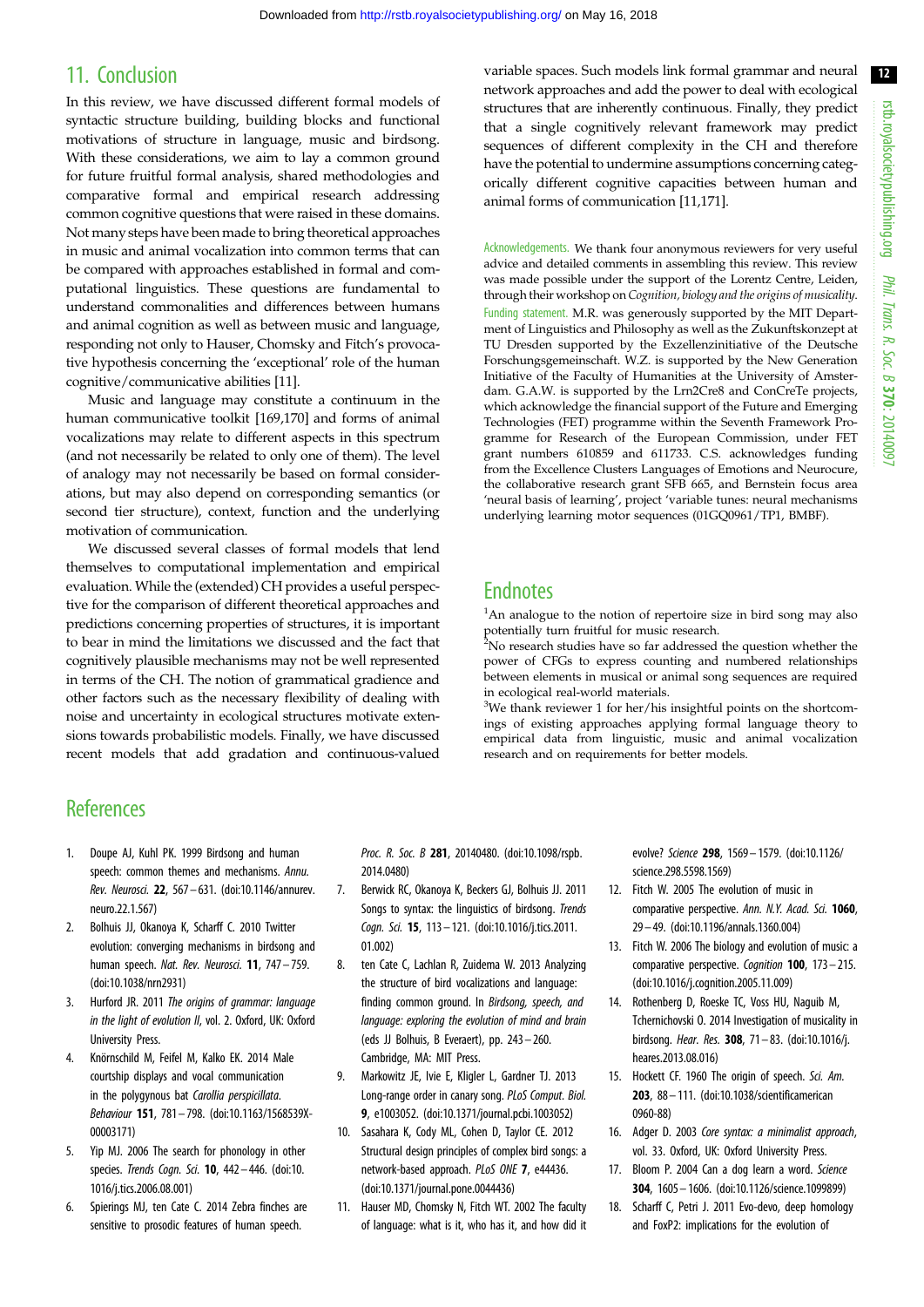<span id="page-12-0"></span>speech and language. Phil. Trans. R. Soc. B 366, 2124 – 2140. [\(doi:10.1098/rstb.2011.0001\)](http://dx.doi.org/10.1098/rstb.2011.0001)

- 19. Brown S, Jordania J. 2013 Universals in the world's musics. Psychol. Music 41, 229– 248. ([doi:10.1177/](http://dx.doi.org/10.1177/0305735611425896) [0305735611425896](http://dx.doi.org/10.1177/0305735611425896))
- 20. Trehub SE. 2000 Human processing predispositions and musical universals. In The origins of music (eds N Wallin, B Merker, S Brown), pp. 427 – 448. Cambridge, MA: MIT Press.
- 21. Fabb N, Halle M. 2012 Grouping in the stressing of words, in metrical verse, and in music. In Language and music as cognitive systems (eds P Rebuschat, M Rohmeier, J Hawkins, I Cross), pp. 4 – 21. Oxford: Oxford University Press.
- 22. Narmour E. 1990 The analysis and cognition of basic melodic structures: the implication realization model. Chicago, IL: University of Chicago Press.
- 23. Narmour E. 1992 The analysis and cognition of melodic complexity: the implication-realization model. Chicago, IL: University of Chicago Press.
- 24. Cross I. 2012 Cognitive science and the cultural nature of music. Top. Cogn. Sci. 4, 668-677. [\(doi:10.1111/j.1756-8765.2012.01216.x](http://dx.doi.org/10.1111/j.1756-8765.2012.01216.x))
- 25. Margulis EH. 2014 On repeat: how music plays the mind. Oxford, UK: Oxford University Press.
- 26. Huron DB. 2006 Sweet anticipation: music and the psychology of expectation. Cambridge, MA: MIT Press.
- 27. Widdess DR. 1981 Aspects of form in North Indian ālāp and dhrupad. In Music and tradition: essays on Asian and other musics presented to Laurence Picken (eds DR Widdes, RF Wolpert), pp. 143– 182. Cambridge, UK: Cambridge University Press.
- 28. Jackendoff R, Lerdahl F. 2006 The capacity for music: what is it, and what's special about it? Cognition 100, 33 – 72. ([doi:10.1016/j.cognition.](http://dx.doi.org/10.1016/j.cognition.2005.11.005) [2005.11.005\)](http://dx.doi.org/10.1016/j.cognition.2005.11.005)
- 29. Rohrmeier MA, Koelsch S. 2012 Predictive information processing in music cognition. A critical review. Int. J. Psychophysiol. 83, 164– 175. ([doi:10.](http://dx.doi.org/10.1016/j.ijpsycho.2011.12.010) [1016/j.ijpsycho.2011.12.010\)](http://dx.doi.org/10.1016/j.ijpsycho.2011.12.010)
- 30. Tymoczko D. 2006 The geometry of musical chords. Science 313, 72–74. [\(doi:10.1126/science.](http://dx.doi.org/10.1126/science.1126287) [1126287\)](http://dx.doi.org/10.1126/science.1126287)
- 31. Callender C, Quinn I, Tymoczko D. 2008 Generalized voice-leading spaces. Science 320, 346 – 348. [\(doi:10.1126/science.1153021\)](http://dx.doi.org/10.1126/science.1153021)
- 32. Quinn I, Mavromatis P. 2011 Voice-leading prototypes and harmonic function in two chorale corpora. In Mathematics and computation in music (eds C Agon, M Andreatta, G Assayag, E Amiot, J Bresson, J Mandereau), pp. 230–240. Berlin, Germany: Springer.
- 33. Aldwell E, Schachter C, Cadwallader A. 2010 Harmony and voice leading. Boston, MA: Cengage Learning.
- 34. Winograd T. 1968 Linguistics and the computer analysis of tonal harmony. J. Music Theory 12, 2– 49. [\(doi:10.2307/842885](http://dx.doi.org/10.2307/842885))
- 35. Rohrmeier M. 2007 A generative grammar approach to diatonic harmonic structure. In Proc. Fourth Sound and Music Computing Conf. (eds H Spyridis, A Georgaki, C Anagnostopoulou, G Kouroupetroglou), pp. 97–100. Athens, Greece: National and Kapodistrian University of Athens.
- 36. Rohrmeier M. 2011 Towards a generative syntax of tonal harmony. J. Math. Music 5, 35 – 53. [\(doi:10.](http://dx.doi.org/10.1080/17459737.2011.573676) [1080/17459737.2011.573676\)](http://dx.doi.org/10.1080/17459737.2011.573676)
- 37. Lerdahl F, Jackendoff R. 1983 A generative theory of tonal music. Cambridge, MA: MIT Press.
- 38. Rohrmeier M, Neuwirth M. 2014 Towards a syntax of the classical cadence. In What is a cadence? theoretical and analytical perspectives on cadences in the classical pepertoire (eds M Neuwirth, P Bergé), pp. 285 - 336. Leuven, Belgium: Leuven University Press.
- 39. Conklin D, Witten IH. 1995 Multiple viewpoint systems for music prediction. J. New Music Res. 24, 51 – 73. ([doi:10.1080/09298219508570672](http://dx.doi.org/10.1080/09298219508570672))
- 40. Pearce M. 2005 The construction and evaluation of statistical models of melodic structure in music perception and composition. London, UK: City University.
- 41. Whorley RP, Wiggins GA, Rhodes C, Pearce MT. 2013 Multiple viewpoint systems: time complexity and the construction of domains for complex musical viewpoints in the harmonization problem. J. New Music Res. 42, 237– 266. ([doi:10.1080/09298215.](http://dx.doi.org/10.1080/09298215.2013.831457) [2013.831457](http://dx.doi.org/10.1080/09298215.2013.831457))
- 42. Rohrmeier M, Graepel T. 2012 Comparing featurebased models of harmony. In Proc. Ninth Int. Symp. on Computer Music Modelling and Retrieval (eds R Kronland-Martinet, S Ystad, M Aramaki, M Barthet, S Dixon), pp. 357– 370.
- 43. Odom K, Hall M, Riebel K, Omland K, Langmore N. 2014 Female song is widespread and ancestral in songbirds. Nat. Commun. 5, 3379. [\(doi:10.1038/](http://dx.doi.org/10.1038/ncomms4379) [ncomms4379\)](http://dx.doi.org/10.1038/ncomms4379)
- 44. Marler P. 2004 Bird calls: a cornucopia for communication, pp. 132– 177. San Diego, CA: Elsevier.
- 45. Honing H, Ploeger A. 2012 Cognition and the evolution of music: pitfalls and prospects. Top. Cogn. Sci. 4, 513-524. [\(doi:10.1111/j.1756-8765.2012.01210.x](http://dx.doi.org/10.1111/j.1756-8765.2012.01210.x))
- 46. Tierney AT, Russo FA, Patel AD. 2011 The motor origins of human and avian song structure. Proc. Natl Acad. Sci. USA 108, 15 510– 15 515. ([doi:10.](http://dx.doi.org/10.1073/pnas.1103882108) [1073/pnas.1103882108](http://dx.doi.org/10.1073/pnas.1103882108))
- 47. Amador A, Margoliash D. 2013 A mechanism for frequency modulation in songbirds shared with humans. J. Neurosci. 33, 11 136– 11 144. [\(doi:10.](http://dx.doi.org/10.1523/JNEUROSCI.5906-12.2013) [1523/JNEUROSCI.5906-12.2013\)](http://dx.doi.org/10.1523/JNEUROSCI.5906-12.2013)
- 48. Shannon CE. 1948 A mathematical theory of communication. Bell Syst. Tech. J. 27, 379– 423 and 623– 656. ([doi:10.1002/j.1538-7305.1948.](http://dx.doi.org/10.1002/j.1538-7305.1948.tb01338.x) [tb01338.x](http://dx.doi.org/10.1002/j.1538-7305.1948.tb01338.x))
- 49. Jurafsky D, Martin JH. 2000 Speech & language processing. New Delhi, India: Pearson Education India.
- 50. Isaac D, Marler P. 1963 Ordering of sequences of singing behaviour of mistle thrushes in relationship to timing. Anim. Behav. 11, 179 – 188. ([doi:10.](http://dx.doi.org/10.1016/0003-3472(63)90027-7) [1016/0003-3472\(63\)90027-7](http://dx.doi.org/10.1016/0003-3472(63)90027-7))
- 51. Chatfield C, Lemon RE. 1970 Analysing sequences of behavioural events. J. Theor. Biol. 29, 427– 445. [\(doi:10.1016/0022-5193\(70\)90107-4](http://dx.doi.org/10.1016/0022-5193(70)90107-4))
- 52. Slater P. 1983 Bird song learning: theme and variations. Perspect. Ornithol. 12, 475-499. [\(doi:10.](http://dx.doi.org/10.1017/CBO9780511759994.014) [1017/CBO9780511759994.014](http://dx.doi.org/10.1017/CBO9780511759994.014))
- 53. Okanoya K. 2004 The Bengalese finch: a window on the behavioral neurobiology of birdsong syntax. Ann. N.Y. Acad. Sci. 1016, 724– 735. [\(doi:10.1196/](http://dx.doi.org/10.1196/annals.1298.026) [annals.1298.026](http://dx.doi.org/10.1196/annals.1298.026))
- 54. Briefer E, Osiejuk TS, Rybak F, Aubin T. 2010 Are bird song complexity and song sharing shaped by habitat structure? An information theory and statistical approach. J. Theor. Biol. 262, 151-164. ([doi:10.1016/j.jtbi.2009.09.020](http://dx.doi.org/10.1016/j.jtbi.2009.09.020))
- 55. Ames C. 1989 The Markov process as a compositional model: a survey and tutorial. Leonardo 22, 175 – 187. [\(doi:10.2307/1575226](http://dx.doi.org/10.2307/1575226))
- 56. Pearce MT, Wiggins GA. 2012 Auditory expectation: the information dynamics of music perception and cognition. Top. Cogn. Sci. 4, 625– 652. [\(doi:10.1111/](http://dx.doi.org/10.1111/j.1756-8765.2012.01214.x) [j.1756-8765.2012.01214.x\)](http://dx.doi.org/10.1111/j.1756-8765.2012.01214.x)
- 57. Lipkind D et al. 2013 Stepwise acquisition of vocal combinatorial capacity in songbirds and human infants. Nature 498, 104– 108. [\(doi:10.1038/](http://dx.doi.org/10.1038/nature12173) [nature12173](http://dx.doi.org/10.1038/nature12173))
- 58. ten Cate C, Okanoya K. 2012 Revisiting the syntactic abilities of non-human animals: natural vocalizations and artificial grammar learning. Phil. Trans. R. Soc. B 367, 1984– 1994. [\(doi:10.1098/rstb.](http://dx.doi.org/10.1098/rstb.2012.0055) [2012.0055](http://dx.doi.org/10.1098/rstb.2012.0055))
- 59. Katahira K, Suzuki K, Okanoya K, Okada M. 2011 Complex sequencing rules of birdsong can be explained by simple hidden Markov processes. PLoS ONE 6, e24516. [\(doi:10.1371/journal.pone.0024516](http://dx.doi.org/10.1371/journal.pone.0024516))
- 60. Katahira K, Suzuki K, Kagawa H, Okanoya K. 2013 A simple explanation for the evolution of complex song syntax in Bengalese finches. Biol. Lett. 9, 20130842. ([doi:10.1098/rsbl.2013.0842](http://dx.doi.org/10.1098/rsbl.2013.0842))
- 61. Krumhansl CL. 2004 The cognition of tonality: as we know it today. J. New Music Res. 33, 253– 268. ([doi:10.1080/0929821042000317831\)](http://dx.doi.org/10.1080/0929821042000317831)
- 62. Krumhansl CL, Kessler EJ. 1982 Tracing the dynamic changes in perceived tonal organization in a spatial representation of musical keys. Psychol. Rev. 89, 334– 368. [\(doi:10.1037/0033-295X.89.4.334\)](http://dx.doi.org/10.1037/0033-295X.89.4.334)
- 63. Schellenberg EG. 1997 Simplifying the implicationrealization model of melodic expectancy. Music Percept. 14, 295– 318. [\(doi:10.2307/40285723\)](http://dx.doi.org/10.2307/40285723)
- 64. Schellenberg EG. 1996 Expectancy in melody: tests of the implication-realization model. Cognition 58, 75– 125. ([doi:10.1016/0010-0277\(95\)00665-6\)](http://dx.doi.org/10.1016/0010-0277(95)00665-6)
- 65. Krumhansl CL. 1995 Music psychology and music theory: problems and prospects. Music Theory Spectr. 17, 53– 80. ([doi:10.2307/745764](http://dx.doi.org/10.2307/745764))
- 66. Eerola T. 2003 The dynamics of musical expectancy. Cross-cultural and statistical approaches to melodic expectations. University of Jyväskylä, Finland.
- 67. Piston W. 1948 Harmony. New York, NY: W.W.Norton & Company.
- 68. Rameau JP. 1971 Treatise on harmony. Translated by Philip Gossett. New York, NY: Dover.
- 69. Hedges T, Rohrmeier M. 2011 Exploring Rameau and beyond: a corpus study of root progression theories. In Mathematics and computation in music. Lecture notes in artificial intelligence (6726) (eds C Agon, E Amiot, M Andreatta, G Assayag, J Bresson, J Mandereau), pp. 334– 337. Berlin, Germany: Springer.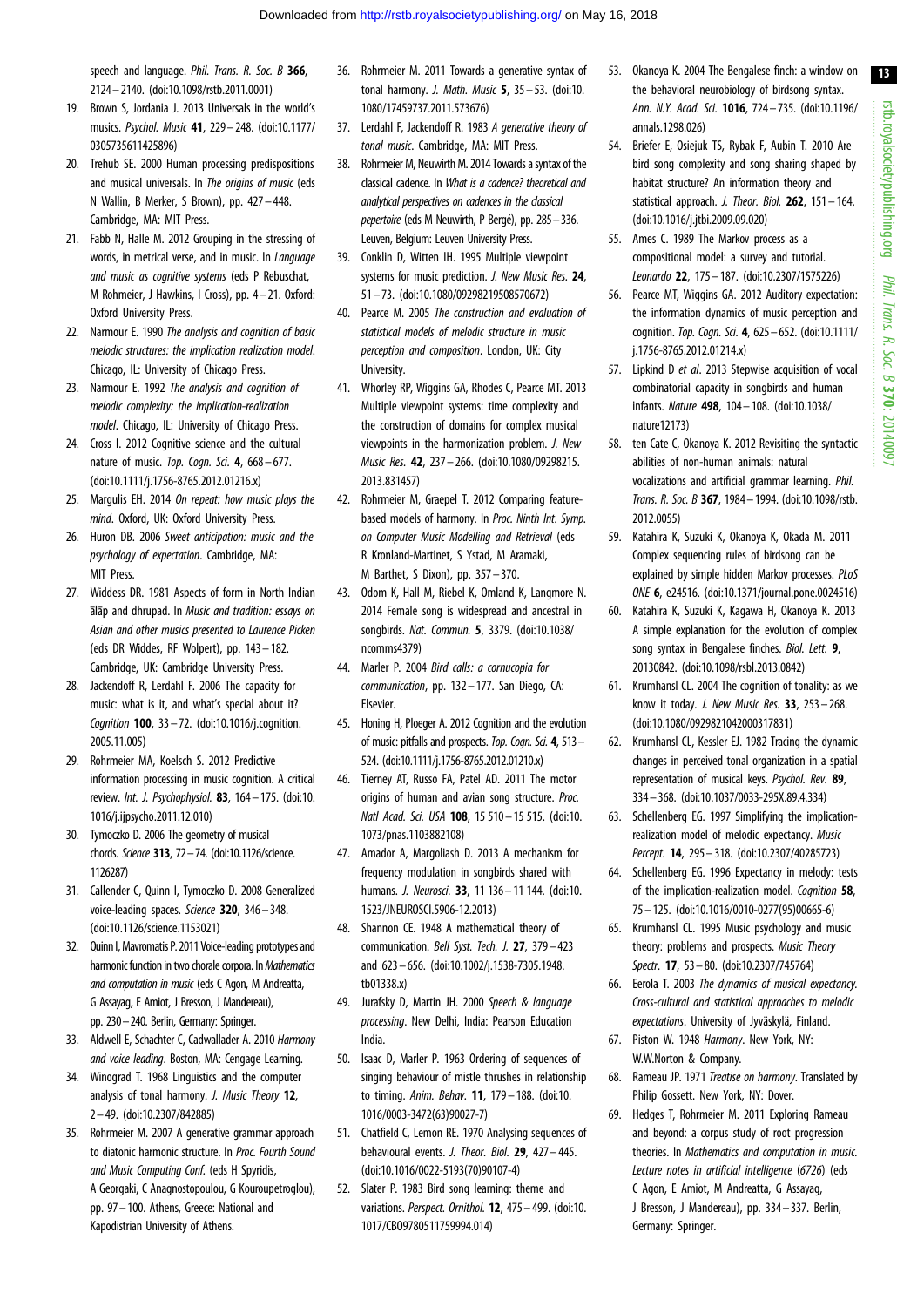- <span id="page-13-0"></span>70. Temperley D. 2001 The cognition of basic musical structures. Cambridge, MA: MIT Press.
- 71. Pearce MT, Wiggins GA. 2006 Expectation in melody: the influence of context and learning. Music Percept. 23, 377–405. [\(doi:10.1525/mp.2006.23.5.377\)](http://dx.doi.org/10.1525/mp.2006.23.5.377)
- 72. Rohrmeier M. 2014 Musical expectancy. Bridging music theory, cognitive and computational approaches. Zeitschrift der Gesellschaft für Musiktheorie. 10. See [http://www.gmth.de/](http://www.gmth.de/zeitschrift/artikel/724.aspx) [zeitschrift/artikel/724.aspx.](http://www.gmth.de/zeitschrift/artikel/724.aspx)
- 73. Ponsford D, Wiggins G, Mellish C. 1999 Statistical learning of harmonic movement. J. New Music Res. 28, 150– 177. ([doi:10.1076/jnmr.28.2.150.3115\)](http://dx.doi.org/10.1076/jnmr.28.2.150.3115)
- 74. Reis BY. 1999 Simulating music learning with autonomous listening agents: entropy, ambiguity and context. Cambridge, UK: Computer Laboratory, University of Cambridge.
- 75. Rohrmeier M. 2005 Towards modelling movement in music: Analysing properties and dynamic aspects of pc set sequences in Bachs chorales. Master's thesis, University of Cambridge, UK.
- 76. Pearce MT et al. 2010 The role of expectation and probabilistic learning in auditory boundary perception: a model comparison. Perception 39, 1365 – 1391. [\(doi:10.1068/p6507\)](http://dx.doi.org/10.1068/p6507)
- 77. Pearce M, Wiggins G. 2004 Improved methods for statistical modelling of monophonic music. J. New Music Res. 33, 367 – 385. ([doi:10.1080/](http://dx.doi.org/10.1080/0929821052000343840) [0929821052000343840](http://dx.doi.org/10.1080/0929821052000343840))
- 78. Chomsky N. 1956 Three models for the description of language. IRE Trans. Inf. Theory 2, 113– 124. [\(doi:10.1109/TIT.1956.1056813\)](http://dx.doi.org/10.1109/TIT.1956.1056813)
- 79. Keiler A. 1978 Bernstein's 'the unanswered question' and the problem of musical competence. Music. Q. 64, 195 – 222. [\(doi:10.1093/mq/](http://dx.doi.org/10.1093/mq/LXIV.2.195) [LXIV.2.195\)](http://dx.doi.org/10.1093/mq/LXIV.2.195)
- 80. Keiler A. 1983 On some properties of Schenker's pitch derivations. Music Percept. 1, 200 – 228. [\(doi:10.2307/40285256\)](http://dx.doi.org/10.2307/40285256)
- 81. Steedman MJ. 1984 A generative grammar for jazz chord sequences. Music Percept. 2, 52 – 77. ([doi:10.](http://dx.doi.org/10.2307/40285282) [2307/40285282](http://dx.doi.org/10.2307/40285282))
- 82. Steedman M. 1996 The blues and the abstract truth: music and mental models. In Mental models in cognitive science (eds A Garnham, J Oakhill), pp. 305– 318. Mahwah, NJ: Erlbaum.
- 83. de Haas B, Rohrmeier M, Veltkamp RC, Wiering F. 2009 Modeling harmonic similarity using a generative grammar of tonal harmony. In Proc.10th Intl. Soc. Music Information Retrieval Conf. (ISMIR 2009), pp. 549– 554.
- 84. Granroth-Wilding M, Steedman M. 2014 A robust parser-interpreter for jazz chord sequences. J. New Music Res. 43, 355 – 374. ([doi:10.1080/09298215.](http://dx.doi.org/10.1080/09298215.2014.910532) [2014.910532\)](http://dx.doi.org/10.1080/09298215.2014.910532).
- 85. Schenker H. 1935 Der Freie Satz. Neue musikalische Theorien und Phantasien. Liège, Belgium: Margada.
- 86. Marsden A. 2010 Schenkerian analysis by computer: a proof of concept. J. New Music Res. 39, 269– 289. [\(doi:10.1080/09298215.2010.503898\)](http://dx.doi.org/10.1080/09298215.2010.503898)
- 87. Temperley D. 2011 Composition, perception, and Schenkerian theory. Music Theory Spectr. 33, 146– 168. ([doi:10.1525/mts.2011.33.2.146\)](http://dx.doi.org/10.1525/mts.2011.33.2.146)
- 88. Hofstadter DH. 1980 Gödel, Escher, Bach: an eternal golden braid: a metaphoric fugue on minds and machines in the spirit of Lewis Carroll. London, UK: Penguin Books.
- 89. Lerdahl F, Krumhansl CL. 2007 Modeling tonal tension. Music Percept. 24, 329– 366. [\(doi:10.1525/](http://dx.doi.org/10.1525/mp.2007.24.4.329) [mp.2007.24.4.329](http://dx.doi.org/10.1525/mp.2007.24.4.329))
- 90. Lehne M, Rohrmeier M, Koelsch S. 2014 Tensionrelated activity in the orbitofrontal cortex and amygdala: an fMRI study with music. Soc. Cogn. Affect. Neurosci. 9, 1515– 1523. ([doi:10.1093/scan/](http://dx.doi.org/10.1093/scan/nst141) [nst141](http://dx.doi.org/10.1093/scan/nst141))
- 91. Zengel MS. 1962 Literacy as a factor in language change. Am. Anthropol. 64, 132– 139. [\(doi:10.1525/](http://dx.doi.org/10.1525/aa.1962.64.1.02a00120) [aa.1962.64.1.02a00120](http://dx.doi.org/10.1525/aa.1962.64.1.02a00120))
- 92. Gentner TQ, Fenn KM, Margoliash D, Nusbaum HC. 2006 Recursive syntactic pattern learning by songbirds. Nature 440, 1204– 1207. [\(doi:10.1038/](http://dx.doi.org/10.1038/nature04675) [nature04675](http://dx.doi.org/10.1038/nature04675))
- 93. Abe K, Watanabe D. 2011 Songbirds possess the spontaneous ability to discriminate syntactic rules. Nat. Neurosci. 14, 1067 – 1074. [\(doi:10.1038/](http://dx.doi.org/10.1038/nn.2869) [nn.2869](http://dx.doi.org/10.1038/nn.2869))
- 94. Van Heijningen CA, De Visser J, Zuidema W, Ten Cate C. 2009 Simple rules can explain discrimination of putative recursive syntactic structures by a songbird species. Proc. Natl Acad. Sci. USA 106. 20 538– 20 543. [\(doi:10.1073/pnas.0908113106](http://dx.doi.org/10.1073/pnas.0908113106))
- 95. Zuidema W. 2013 Context-freeness revisited. In Proc. 35th Annu. Conf. Cognitive Science Society (eds M Knauff, M Pauen, N Sebanz, I Wachsmuth), pp. 1664 – 1669. Austin, TX: Cognitive Science Society.
- 96. Beckers GJ, Bolhuis JJ, Okanoya K, Berwick RC. 2012 Birdsong neurolinguistics: songbird context-free grammar claim is premature. Neuroreport 23, 139 – 145. [\(doi:10.1097/WNR.0b013e32834f1765\)](http://dx.doi.org/10.1097/WNR.0b013e32834f1765)
- 97. Jiang S, Zhu L, Guo X, Ma W, Yang Z, Dienes Z. 2012 Unconscious structural knowledge of tonal symmetry: tang poetry redefines limits of implicit learning. Conscious. Coan. 21, 476-486. ([doi:10.](http://dx.doi.org/10.1016/j.concog.2011.12.009) [1016/j.concog.2011.12.009\)](http://dx.doi.org/10.1016/j.concog.2011.12.009)
- 98. Uddén J, Ingvar M, Hagoort P, Petersson KM. 2012 Implicit acquisition of grammars with crossed and nested non-adjacent dependencies: investigating the push-down stack model. Cogn. Sci. 36, 1078 -1101. [\(doi:10.1111/j.1551-6709.2012.01235.x](http://dx.doi.org/10.1111/j.1551-6709.2012.01235.x))
- 99. Rohrmeier M, Fu Q, Dienes Z. 2012 Implicit learning of recursive context-free grammars. PLoS ONE 7, e45885. ([doi:10.1371/journal.pone.0045885](http://dx.doi.org/10.1371/journal.pone.0045885))
- 100. Rohrmeier M, Cross I. 2009 Tacit tonality: implicit learning of context-free harmonic structure. In Proc. Seventh Triennial Conf. of European Society for the Cognitive Sciences of Music. See [http://urn.fi/](http://urn.fi/URN:NBN:fi:jyu-2009411312) [URN:NBN:fi:jyu-2009411312.](http://urn.fi/URN:NBN:fi:jyu-2009411312)
- 101. Li F, Jiang S, Guo X, Yang Z, Dienes Z. 2013 The nature of the memory buffer in implicit learning: learning Chinese tonal symmetries. Conscious. Coan. 22, 920– 930. ([doi:10.1016/j.concog.2013.06.004\)](http://dx.doi.org/10.1016/j.concog.2013.06.004)
- 102. Rohrmeier M, Rebuschat P. 2012 Implicit learning and acquisition of music. Top. Cogn. Sci. 4, 525 – 553. [\(doi:10.1111/j.1756-8765.2012.01223.x](http://dx.doi.org/10.1111/j.1756-8765.2012.01223.x))
- 103. Kuhn G, Dienes Z. 2005 Implicit learning of nonlocal musical rules: implicitly learning more than chunks.

J. Exp. Psychol. Learn. Mem. Cogn. 31, 1417 – 1432. ([doi:10.1037/0278-7393.31.6.1417\)](http://dx.doi.org/10.1037/0278-7393.31.6.1417)

- 104. Jäger G, Rogers J. 2012 Formal language theory: refining the Chomsky hierarchy. Phil. Trans. R. Soc. B 367, 1956– 1970. ([doi:10.1098/rstb.2012.0077](http://dx.doi.org/10.1098/rstb.2012.0077))
- 105. Tymoczko D, Meeùs N. 2003 Progressions fondamentales, fonctions, degrés: une grammaire de l'harmonie tonale élémentaire. Musurgia 10,  $35 - 64.$
- 106. De Clercq T, Temperley D. 2011 A corpus analysis of rock 920 harmony. Popular Music 30,  $47 - 70$ . ([doi:10.1017/S026114301000067X\)](http://dx.doi.org/10.1017/S026114301000067X)
- 107. Rohrmeier M, Cross I. 2008 Statistical properties of tonal harmony in Bachs chorales. In Proc. 10th Int. Conf. on music perception and cognition, pp. 619– 627. Citeseer.
- 108. Todt D. 1975 Social learning of vocal patterns and modes of their application in grey parrots (Psittacus erithacus) 1, 2, 3. Zeitschrift für Tierpsychologie 39, 178–188. [\(doi:10.1111/j.1439-0310.1975.tb00907.x](http://dx.doi.org/10.1111/j.1439-0310.1975.tb00907.x))
- 109. Kershenbaum A, Bowles AE, Freeberg TM, Jin DZ, Lameira AR, Bohn K. 2014 Animal vocal sequences: not the Markov chains we thought they were. Proc. R. Soc. B 281, 20141370. ([doi:10.1098/rspb.](http://dx.doi.org/10.1098/rspb.2014.1370) [2014.1370](http://dx.doi.org/10.1098/rspb.2014.1370))
- 110. Joshi AK. 1985 How much context-sensitivity is required to provide reasonable structural descriptions: tree-adioining grammars. In Natural language parsing: psycholinguistic, computational and theoretical perspectives (eds D Dowty, L Karttunen, A Zwicky), pp. 206 – 350. New York, NY: Cambridge University Press.
- 111. Steedman M. 2000 The syntactic process. Cambridge, MA: MIT Press/Bradford Books.
- 112. Rohrmeier M, Dienes Z, Guo X, Fu Q. 2014 Implicit learning and recursion. In Language and recursion (eds F Lowenthal, L Lefebvre), pp. 67 – 85. Berlin, Germany: Springer.
- 113. Shieber SM. 1987 Evidence against the contextfreeness of natural language. Germany, Berlin: Springer.
- 114. Rohrmeier M, Dienes Z, Guo X, Fu Q. 2014 Implicit learning and recursion. In Language and recursion, pp. 67 – 85. Springer.
- 115. Fitch WT, Friederici AD. 2012 Artificial grammar learning meets formal language theory: an overview. Phil. Trans. R. Soc. B 367, 1933 – 1955. ([doi:10.1098/rstb.2012.0103](http://dx.doi.org/10.1098/rstb.2012.0103))
- 116. Aarts B. 2004 Modelling linguistic gradience. Stud. Lang. 28, 1– 49. ([doi:10.1075/sl.28.1.02aar](http://dx.doi.org/10.1075/sl.28.1.02aar))
- 117. Koelsch S, Rohrmeier M, Torrecuso R, Jentschke S. 2013 Processing of hierarchical syntactic structure in music. Proc. Natl Acad. Sci. USA 110, 15 443– 15 448. [\(doi:10.1073/pnas.1300272110](http://dx.doi.org/10.1073/pnas.1300272110))
- 118. Wiggins GA. 2012 'I let the music speak': crossdomain application of a cognitive model of musical learning. In Statistical learning and language acquisition (eds P Rebuschat, J Williams), pp. 463 – 494. Amsterdam, The Netherlands: De Gruyter.
- 119. Murphy KP. 2002 Dynamic Bayesian networks: representation, inference and learning. Berkeley, CA: University of California.